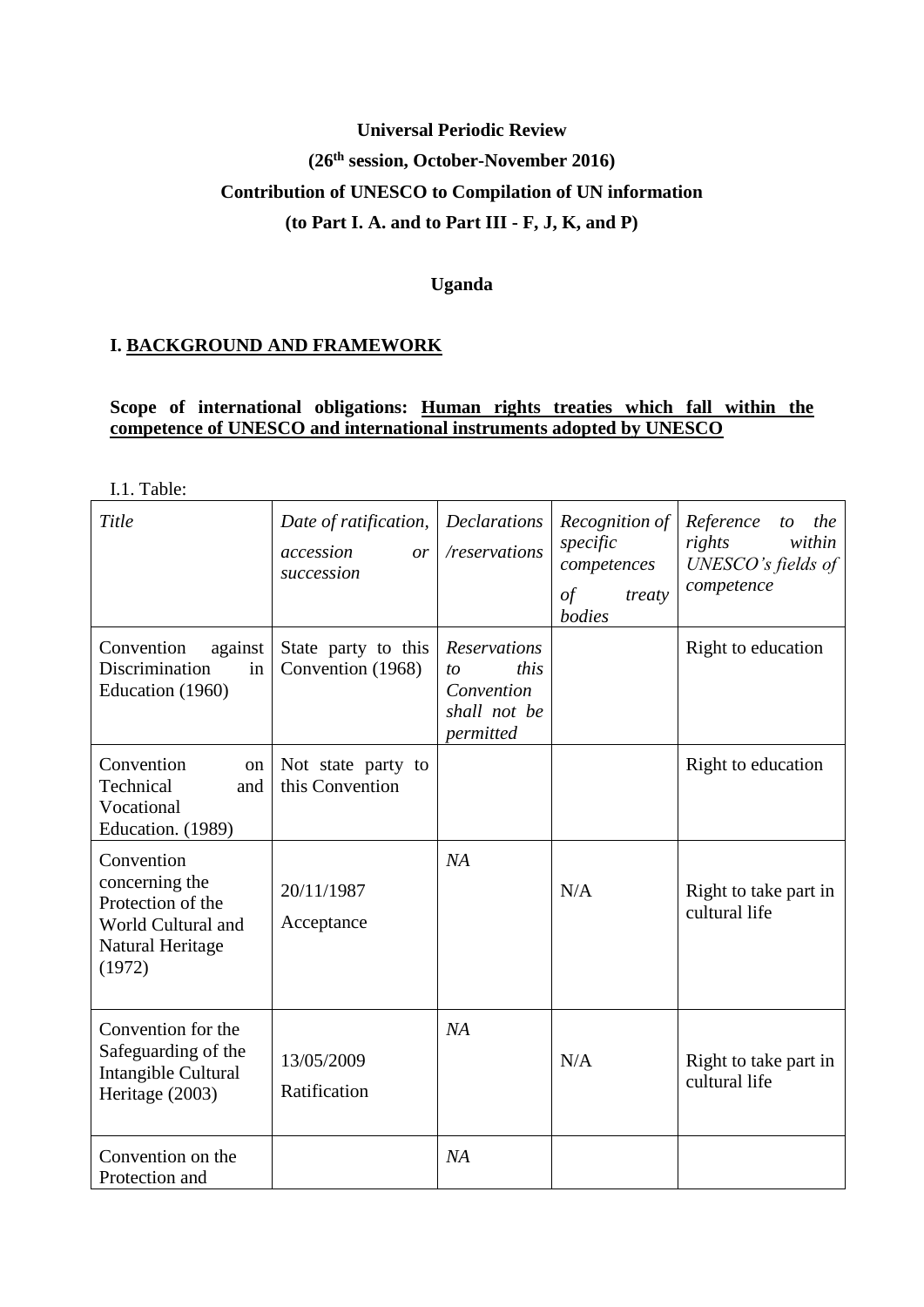| Promotion of the<br>Diversity of Cultural<br>Expressions (2005) | 08/04/2015   | N/A | Right to take part in<br>cultural life |
|-----------------------------------------------------------------|--------------|-----|----------------------------------------|
|                                                                 | Ratification |     |                                        |

### **II. INPUT TO PART III. IMPLEMENTATION OF INTERNATIONAL HUMAN RIGHTS OBLIGATIONS, TAKING INTO ACCOUNT APPLICABLE INTERNATIONAL HUMANITARIAN LAW TO ITEMS F, J, K, AND P**

### **Right to education**

# **1. NORMATIVE FRAMEWORK**

### **1.1. Constitutional Framework**

- 1. The Constitution of Uganda of 1995 (as last amended in  $2005$ )<sup>1</sup> enshrines the right to education in its **Article 30** by providing that "All persons have a right to education."
- 2. According to **Article 34***,* "[…] (2) A child is entitled to basic education which shall be the responsibility of the State and the parents of the child […]"; (3) No child shall be deprived by any person of […] education […] by reason of religious or other beliefs; (4) Children are entitled to be protected from social or economic exploitation and shall not be employed in or required to perform work that is likely to be hazardous or to interfere with their education or to be harmful to their health or physical, mental, spiritual, moral or social development. […]; (7) The law shall accord special protection to orphans and other vulnerable children."
- 3. Besides, according to **Paragraph XIV on General social and economic objectives<sup>2</sup> ,** "The State shall endeavour to fulfil the fundamental rights of all Ugandans to social justice and economic development and shall, in particular, ensure that— […] (b) all Ugandans enjoy rights and opportunities and access to education…"
- 4. Moreover, **Paragraph XVIII on Educational objectives** sets out that: "(i) The State shall promote free and compulsory basic education; (ii) The State shall take appropriate measures to afford every citizen equal opportunity to attain the highest educational standard possible; (iii) Individuals, religious bodies and other nongovernmental organisations shall be free to found and operate educational institutions if they comply with the general educational policy of the country and maintain national standards."

 $\overline{a}$ 

<sup>2</sup> The objectives and principles written down in the Constitution "shall guide all organs and agencies of the State, all citizens, organisations and other bodies and persons in applying the Constitution and any other law and policy decisions" (Paragraph I).

<sup>&</sup>lt;sup>1</sup> The Constitution of Uganda of 1995 (as last amended in 2005) accessible at:

<http://www.unesco.org/education/edurights/media/docs/5224a98e7cea9daa1e5e984d6a3b1bed47ed922c.pdf>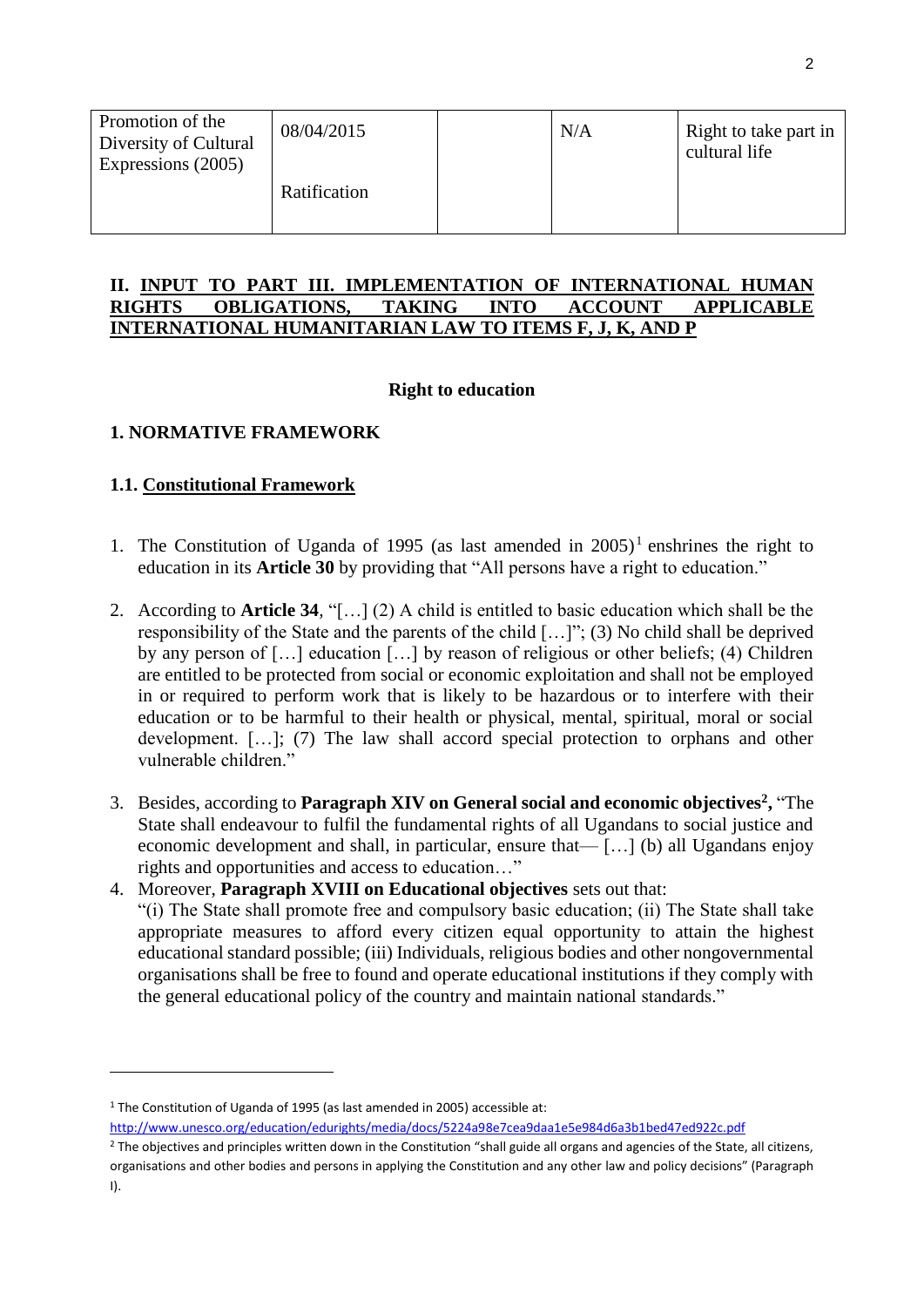- 5. Concerning language of instruction, **Article 6** provides that "(1) The official language of Uganda is English; (2) Swahili shall be the second official language in Uganda to be used in such circumstances as Parliament may by law prescribe; (3) Subject to this Article, any other language may be used as a medium of instruction in schools or other educational institutions or for legislative, administrative or judicial purposes as Parliament may by law prescribe."
- 6. Moreover, concerning children with special needs, **Article 35** provides that "(1) Persons with disabilities have a right to respect and human dignity, and the State and society shall take appropriate measures to ensure that they realise their full mental and physical potential; (2) Parliament shall enact laws appropriate for the protection of persons with disabilities."
- 7. **Article 21** also stipulates that "(1) All persons are equal before and under the law in all spheres of political, economic, social and cultural life and in every other respect and shall enjoy equal protection of the law; (2) Without prejudice to clause (1) of this article, a person shall not be discriminated against on the ground of sex, race, colour, ethnic origin, tribe, birth, creed or religion, social or economic standing, political opinion or disability. […]; (4) Nothing in this article shall prevent Parliament from enacting laws that are necessary for— (a) implementing policies and programmes aimed at redressing social, economic, educational or other imbalance in society […]"
- 8. Regarding affirmative action, **Article 32** provides: "(1) Notwithstanding anything in this Constitution, the State shall take affirmative action in favour of groups marginalised on the basis of gender, age, disability or any other reason created by history, tradition or custom, for the purpose of redressing imbalances which exist against them; (2) Laws, cultures, customs and traditions which are against the dignity, welfare or interest of women or any other marginalised group to which clause (1) relates or which undermine their status, are prohibited by this Constitution; (3) There shall be a commission called the Equal Opportunities Commission whose composition and functions shall be determined by an Act of Parliament; (4) The Equal Opportunities Commission shall be established within one year after the coming into force of the Constitution (Amendment) Act, 2005; (5) Parliament shall make laws for the purpose of giving full effect to this article."
- 9. Finally, concerning Human Rights Education, **Articles 52** provides that the Uganda Human Rights Commission shall "[…] (c) establish a continuing programme of research, education and information to enhance respect of human rights […]".
- 10. According to the **Schedules** of the Constitution: "The *Government* is responsible for education policy (Sixth Schedule, Part 1) (…); A regional government is responsible for secondary education and tertiary institutions except national universities and other national institutions. (Fifth Schedule, Paragraph 9 (a)) (…); *District councils* are responsible, subject for education services, which cover nursery, primary, secondary, trade, special education and technical education; promoting schemes of education; (Sixth Schedule, Part 2) (…); *Urban councils* are responsible for education services which cover primary and secondary schools, special education, trade and technical schools. Sixth Schedule, Part 3) (…); *District councils* and *urban councils* are also responsible for aiding and supporting the establishment an maintenance of schools and providing bursaries to assist in the education of children of persons residing in the district or in the area of jurisdiction; providing and managing sporting and recreational facilities and programmes of informal education for both adults and young people, including the running or provision of community centres. (Sixth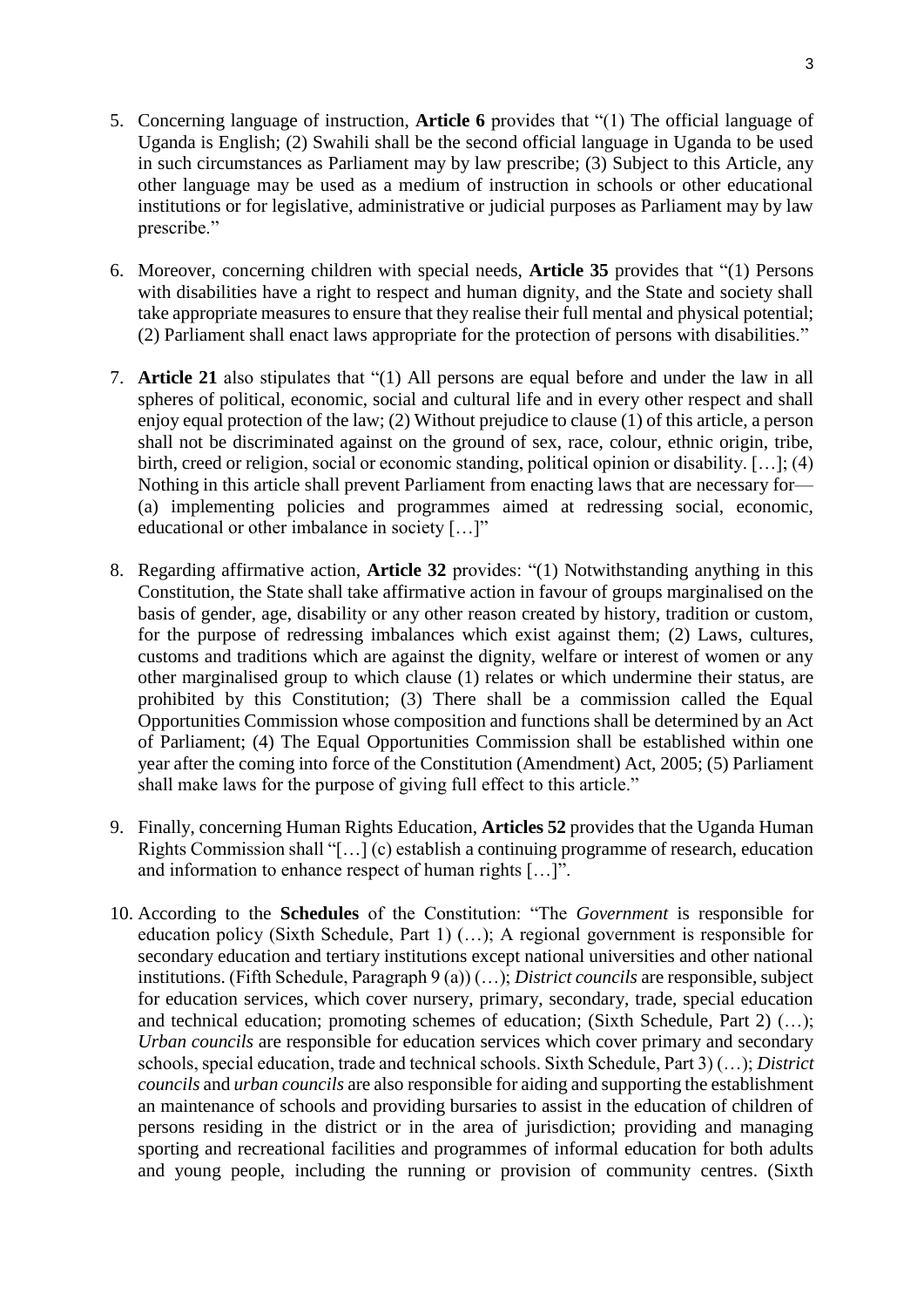Schedule, Part 2 and 3) (…); Provision of nursery, primary education and adult education are devolved by a district council to lower *local government councils*. (Sixth Schedule, Part 4) (…); Health education, AIDS education, primary and nursery education, monitoring the utilisation of grants to schools are devolved by a city or municipal council to *divisions*. (Sixth Schedule, Part 5)"<sup>3</sup>

# **1.2. Legislative Framework**

- 11. **The Education (pre-primary, primary and post-primary) Act of 2008**<sup>4</sup> is "An Act to amend, consolidate and stream line the existing law relating to the development and regulation of education and training, to repeal the Education Act and to provide for other related matters".<sup>5</sup>
- 12. According to **Article 1**, "The objectives of the Act are
	- i. to give full effect to education policy of Government and functions and services by Government;
	- ii. to give full effect to the decentralization of education services;
	- iii. to give full effect to the Universal Primary Education Policy of Government;
	- iv. to give full effect to the Universal Post Primary Education and Training Policy of Government;
	- v. to promote partnership with the various stakeholders in providing education services;
	- vi. to promote quality control of education and training
	- vii. to promote physical education and sports in school."
- 13. According to **Article 10 (3)** "(a) primary education shall be universal and compulsory for pupils aged 6 (six) years and above which shall last seven years; […]"
- 14. The **Universities and other tertiary institutions Act of 2001**<sup>6</sup> provides in **Section 28** on Admission to a Public University that: "(1) Admission to a Public University shall be open to all qualified citizens of Uganda and without discrimination; (2) It shall be lawful for the Public University to admit to the University any person qualified for admission who is not a citizen of Uganda; (3) The Admission Committee of a Public University shall take into consideration affirmative action in favour of marginalised groups on the basis of gender, disability and disadvantaged schools. […]"

 $\overline{a}$ 

4 <http://www.unesco.org/education/edurights/media/docs/5d1b721a509097c2833561341ead3d788906cf4a.pdf>

<http://www.unesco.org/education/edurights/media/docs/5d1b721a509097c2833561341ead3d788906cf4a.pdf>

<sup>3</sup> The Constitution of Uganda of 1995 (as last amended in 2005) p. 121 to 127 available at:

<http://www.unesco.org/education/edurights/media/docs/5d1b721a509097c2833561341ead3d788906cf4a.pdf>

<sup>5</sup> Education (pre-primary, primary and post-primary) Act of 2008, p. 4, accessible at:

<sup>6</sup> <http://www.unesco.org/education/edurights/media/docs/6b15d8613dfaad14c90bff6406f8df0bc93ed3c9.pdf>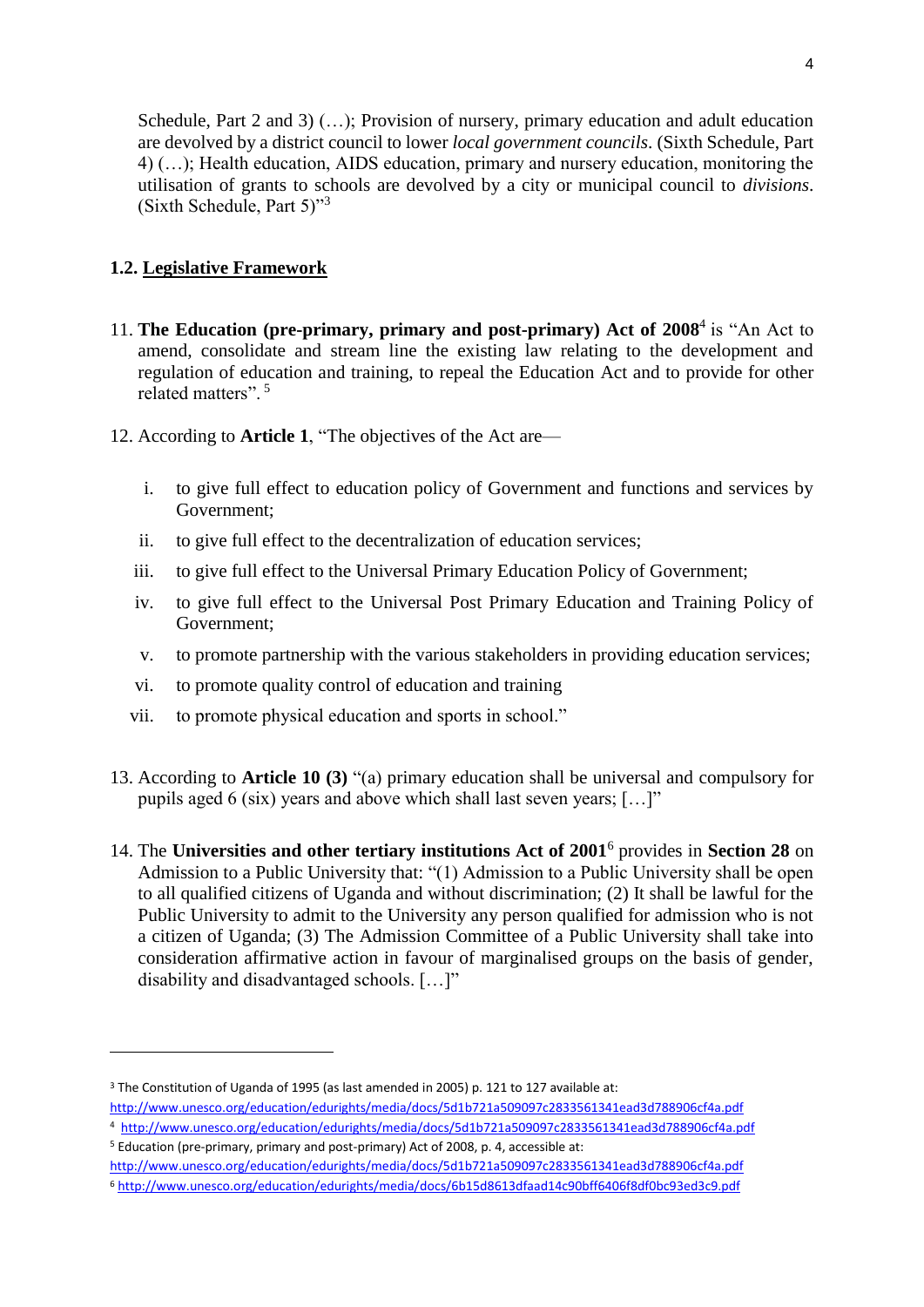- 15. **Circular No. 2/2015 (August 2015) "ban on all acts of violence against children in schools, institutes and colleges". <sup>7</sup> "1**. The Ministry of Education, Science, Technology and Sports has noted with great concern the increasing acts of violence against children/learners in schools, particularly bullying, administration of corporal punishment (caning), sexual abuse such as defilement and rape, use of and distribution of pornographic materials, sexual harassment, emotional violence, neglect and negligent treatment. **2**. Violence against children/learners undermines the security and safety of children in schools, inflicts pain and fear among children in schools, reduces children's retention and performance in schools, undermines their right to education, right to protection and a right to development. **3**. The Government of Uganda through the 1995 Constitution Article 24, the Children Act Cap 59 (2008), the Penal Code (Amendment) Act 8 (2007), the Domestic Violence Act (2010), Employment Act (2006) outlaws acts of violence against children in schools.
- 16. **Paragraph 4** of the Circular contains the term of the prohibition as well as the definition of corporal punishment: "The following measures must be observed by all the educational institutions, whether government aided, community or private. **a)** All acts of violence against children/learners i.e. corporal punishment, bullying, neglect and negligent treatment such as failure to meet the children/learners physical needs like food, water, menstrual hygiene related needs for girls; sexual abuse such as defilement and rape, speaking to children in a sexual manner, making marriage proposals to learners, fondling/touching in a sexual manner, subjecting learners to watch sexual scenes, audio and print materials of sexual nature; drug abuse; emotional violence; school fires among others must stop forthwith. **b)** Teachers/Instructors/Tutors should utilise their privileged relationship with children/learners to detect children at risk of violence, take measures to support children/learners to open up and report such cases to the Senior Woman/Man Teacher/Instructor/Tutor for guidance and counseling and any other support that can help prevent the cycle of violence. **c)** Schools/Colleges/Institutes should assign the Senior Woman/Man Teachers/Instructor/ Tutor or School/College Counselor the role of the Violence Against Children in Schools (VACiS) Coordinator and put in place appropriate and child friendly communication mechanisms such as suggestion boxes, toll free telephone services/contacts to encourage children/learners report cases of violence in schools/colleges/institutes freely and confidentially. **d)** The Head teacher/Principal with the support of the Senior Woman/Man Teacher/Instructor/Tutor should record, report and follow-up all acts of violence against children encountered in schools/Institutes and colleges with other relevant actors  $(...)$ ."

### **1.3. Institutional Framework**

17. "Up to until 2008, the **Poverty Eradication Action Plan (PEAP)** was the overarching planning framework for the country and unimpressive growth averaging over 7% was attained. In 2009, the **National Development Plan** (NDP 2010/'11-2014/'15), and **Uganda Vision 2040** took over and are currently the overarching planning frameworks for Uganda. As Well as under PEAP, the Education and Sports sector constituted a key sector under pillar 5 which addresses the challenge of human development in the country. In the same

<sup>7</sup> Circular No. 2/2015 accessible at:

<http://www.unesco.org/education/edurights/media/docs/a0b0029cfacac682723492b1679f7bd2dc6c767c.pdf>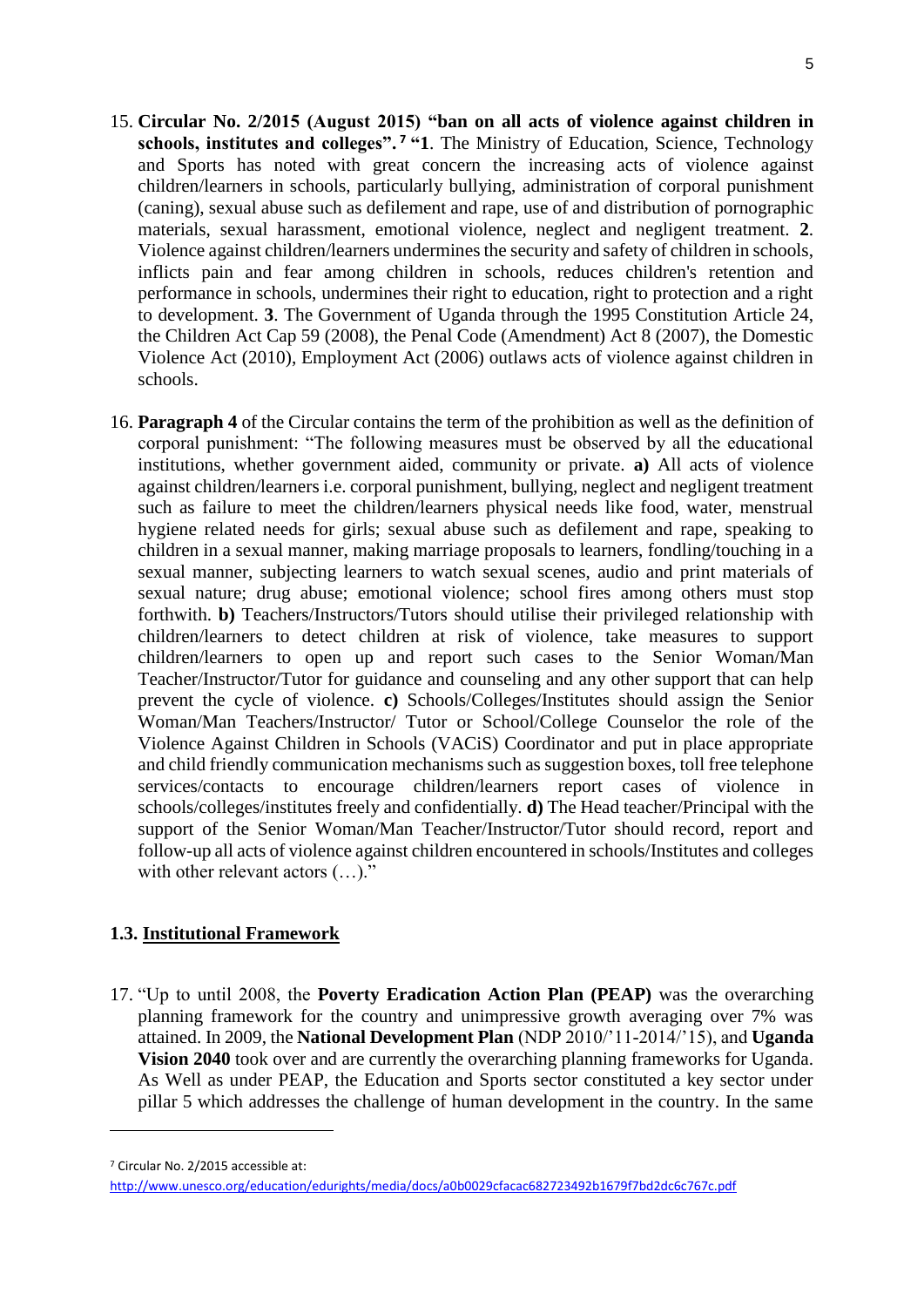vein, **NDP (2010/'11-2014/'15)** also underscore the importance of education in the development of human resources need to transform the economy. This is articulated in its Vision to "be knowledge based, informed and skilled" [<sup>8</sup> ] It also lays emphasis on education as a basis for human resource development, lifelong education and promotion of science and technology."<sup>9</sup>

- 18. "At the Education and Sports sector level, the **Sector Wide Approach** (SWAp) still provides a framework for planning and financing since **1999**. It promotes a holistic and forward approach to planning Education and Sports services delivery by integrating all sector activities into one common, fully costed programme. It has also enhanced government ownership of sector priorities; promoted the participation of all the key stakeholders in decision making; institutionalized public-private sector partnerships and created a mechanism for effective coordination of external aid to the education sector. The integration of all Education and Sports activities into mainstream structures and processes of the MoES created a basis for their long term sustainability as well as implementation of EFA goals."10
- 19. There are sub sectorial specific policy plans: **Business, Technical and Vocational Education and Training (BTVET), Strategic Plan 2011-2020**, and **Strategic Plan for Secondary Education in Uganda (2009-2018).**

# **1.4. Policy Framework**

### **i) General information**

 $\overline{a}$ 

- 20. The basic objectives of the education sector are derived from the [**Education Sector Strategic Plan] (ESSP)** (2004-2015)<sup>11</sup> framework that forms the basis for planning and investment over the medium term. The **ESSP** policies and strategies are consistent with broader national policies as spelt out in the **Government White Paper on Education** (1992), **Uganda Vision 2025** and the [**Poverty Eradication Action Plan] PEAP (2003)**. 12
- 21. The **National development plan (2010/11 – 2014/15)** was launched in April 2010.<sup>13</sup>

[http://planipolis.iiep.unesco.org/upload/Uganda/Uganda\\_NDP\\_April\\_2010.pdf](http://planipolis.iiep.unesco.org/upload/Uganda/Uganda_NDP_April_2010.pdf)

<sup>9</sup> Education For All 2015 National Review Uganda p. 10/11 Accessible at :

 $13$  National development plan (2010/11 – 2014/15), accessible at:

<sup>8</sup> The National Development Plan (2010/11-2014/15) accessible at:

<http://unesdoc.unesco.org/images/0023/002317/231727e.pdf>

<sup>10</sup> Education For All 2015 National Review Uganda p. 12 Accessible at :

<http://unesdoc.unesco.org/images/0023/002317/231727e.pdf>

<sup>&</sup>lt;sup>11</sup> Education Sector Strategic Plan (ESSP) (2004-2015), available online at:

[http://planipolis.iiep.unesco.org/upload/Uganda/Uganda\\_ESSP\\_2004\\_2015.pdf](http://planipolis.iiep.unesco.org/upload/Uganda/Uganda_ESSP_2004_2015.pdf) (Accessed 27 February 2014)

<sup>&</sup>lt;sup>12</sup> Uganda Country Status Report on Progress towards Achievement of the Dakar 2000 EFA Goals, UNESCO Nairobi Cluster EFA Coordinators' Consultation, Nairobi, Kenya, 2006, p. 19, accessible at:

[http://planipolis.iiep.unesco.org/upload/Uganda/UGANDA\\_Progress\\_EFA\\_2006.pdf](http://planipolis.iiep.unesco.org/upload/Uganda/UGANDA_Progress_EFA_2006.pdf) (Accessed 27 February 2014)

[http://planipolis.iiep.unesco.org/upload/Uganda/Uganda\\_NDP\\_April\\_2010.pdf](http://planipolis.iiep.unesco.org/upload/Uganda/Uganda_NDP_April_2010.pdf)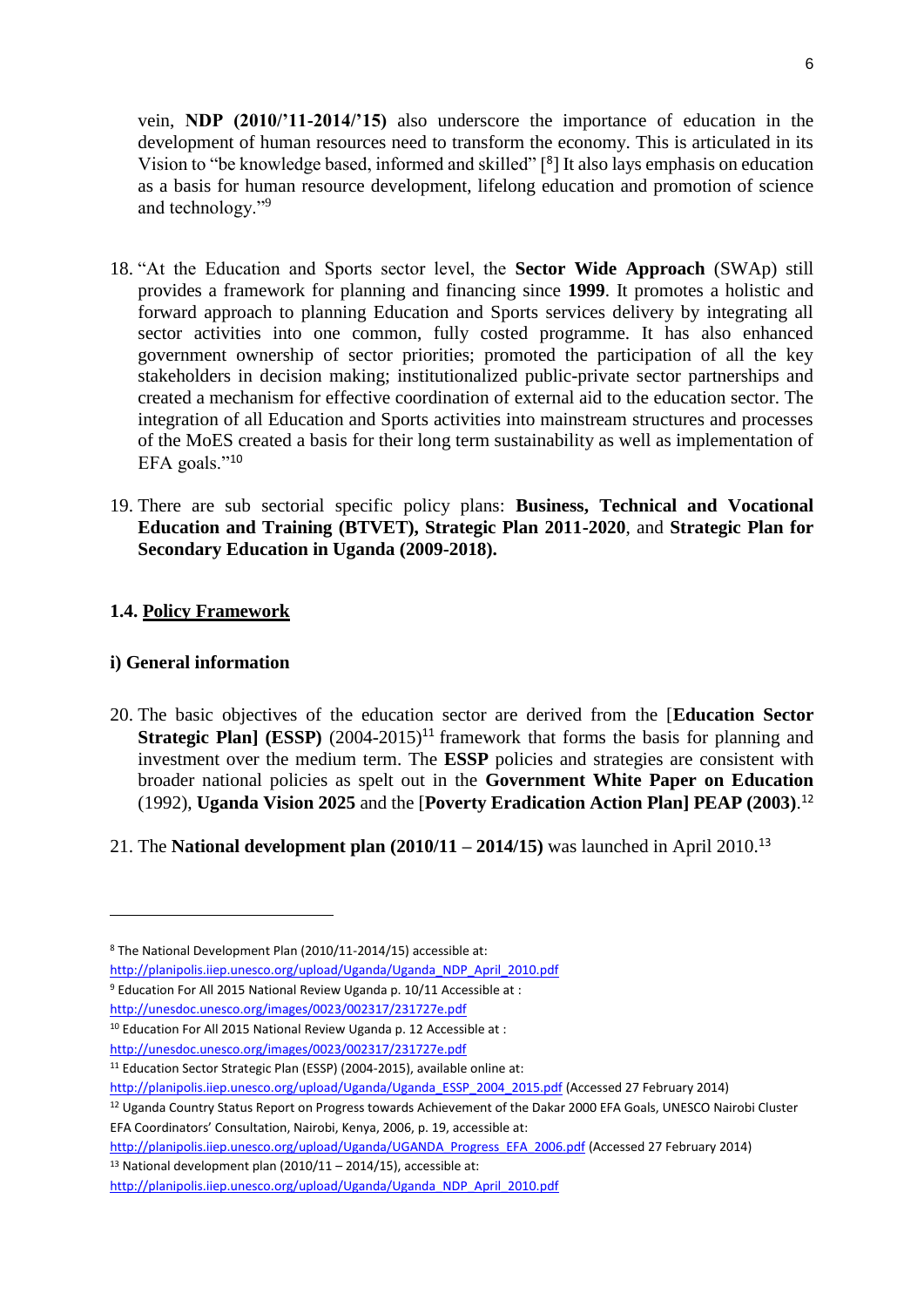22. The implementation of EFA Goal 2 was supported by many national plans. Among these national plans are included; the **Poverty Eradication Action Plan (PEAP-1&2)**; **Education Investment Plan (ESIP, 1998-2003)** and its successor **Education and Sports Sector Strategic Plan (ESSP, 2004-2015)**, and the **Strategic Plan for Universal Secondary Education in Uganda (2009-2018)**. 14

### **ii) Inclusive Education**

- 23. "Conflict has made it more difficult to attract teachers to the north. For example, in late 2006, 500 teaching positions were advertised in Kitgum, but only 180 viable applications were received. High rates of teacher absenteeism reflect underlying problems. Many schools lack teacher housing, so teachers have to commute long distances, sometimes along insecure routes. Teacher income also tends to be far lower than in more prosperous areas, partly because poverty reduces the supplements households pay. The fragile peace in the north gives the government and donors an opportunity to support an 'education catch-up'. Seizing the opportunity may require a review of public financing. Mapping of educational disadvantage highlights the special needs of the north, but on a per capita basis the area receives roughly the same in government transfers as the rest of the country. There is a strong case for preferential financing for this disadvantaged area."<sup>15</sup>
- 24. "Uganda have some of the worst inequality in access by wealth"<sup>16</sup> in pre-primary schooling.
- 25. "Uganda has been particularly successful [in eliminating school fee and thus increasing enrolment of disadvantaged groups ] : studies found that fee abolition for primary education reduced delayed entry into schooling, incentivized enrolment and reduced dropout, particularly for girls and for children in rural areas (Deininger, 2003; Grogan, 2009; Nishimura et al., 2009). »<sup>17</sup>

# **iii) Teachers**

 $\overline{a}$ 

- 26. The share of female teachers in urban primary schools is about 60%, compared with 15% to 35% in rural areas.<sup>18</sup>
- 27. A recent study on teacher attrition found housing to be a key factor in assuring retention, especially in rural areas. The government responded by allocating a grant for the construction of teacher housing in 2005.<sup>19</sup>
- 28. "A 2011 survey of schools in Uganda found that, on average, 21% of head teachers were absent on the day the schools were visited." <sup>20</sup>

<sup>19</sup> EFA Global Monitoring Report 2010, p. 198, accessible at :<http://unesdoc.unesco.org/images/0018/001866/186606e.pdf>

<sup>14</sup> EFA National Review of Uganda 2015 p. 38 accessible at:<http://unesdoc.unesco.org/images/0023/002317/231727e.pdf>

<sup>&</sup>lt;sup>15</sup> EFA Global Monitoring Report 2010, p. 147, accessible at :<http://unesdoc.unesco.org/images/0018/001866/186606e.pdf> <sup>16</sup> GMR 2015 (2000-2015) p.59

<sup>17</sup> EFA GMR 2015 (2000-2015) p. 8[8 http://unesdoc.unesco.org/images/0023/002322/232205e.pdf](http://unesdoc.unesco.org/images/0023/002322/232205e.pdf)

<sup>&</sup>lt;sup>18</sup> EFA Global Monitoring Report 2010, p. 116, accessible at :<http://unesdoc.unesco.org/images/0018/001866/186606e.pdf>

<sup>20</sup> EFA GMR 2013-2014, p 3[1 http://unesdoc.unesco.org/images/0022/002256/225660e.pdf](http://unesdoc.unesco.org/images/0022/002256/225660e.pdf)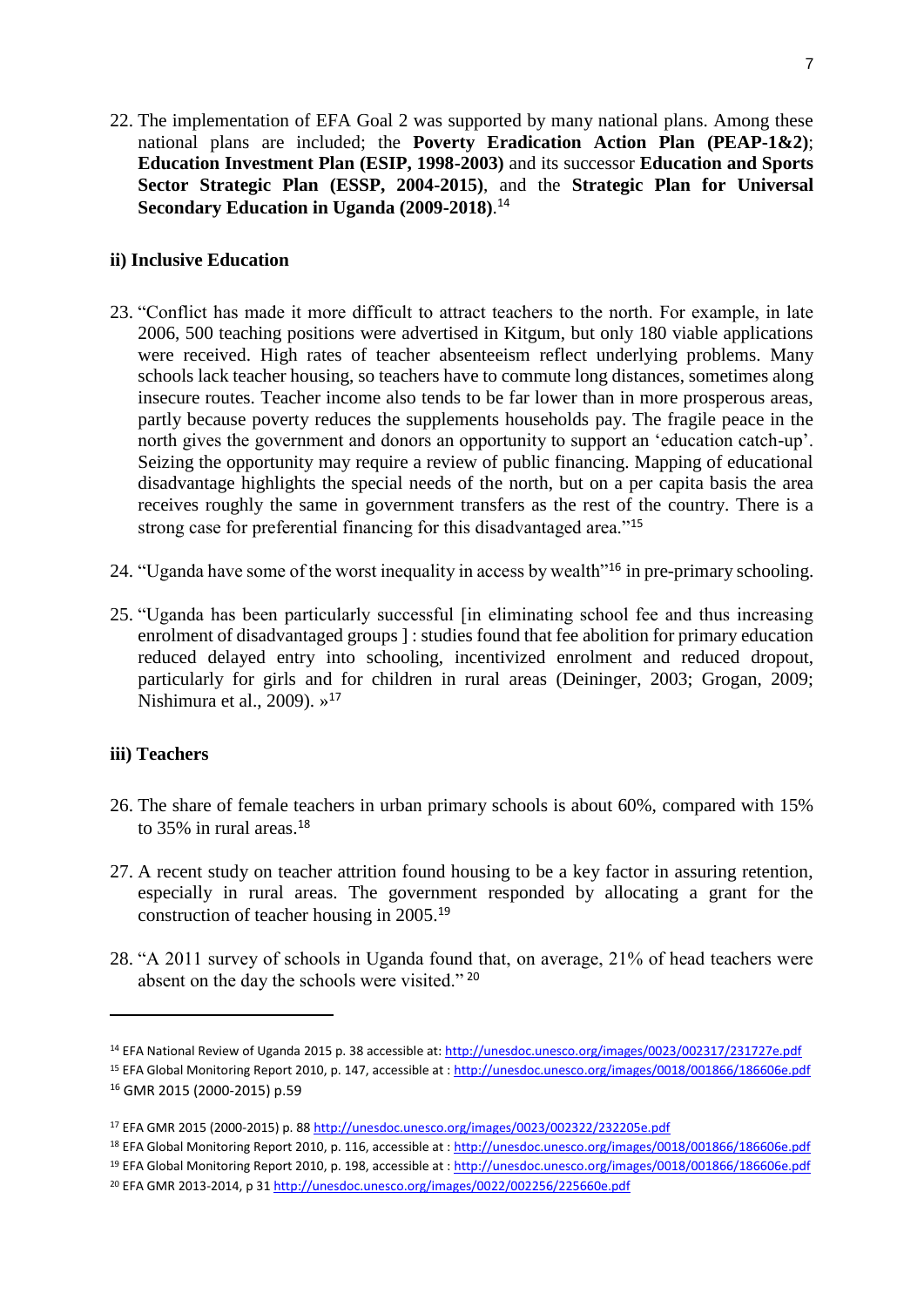- 29. Training for non-formal education teachers is included in 11 of the 40 plans. Uganda emphasizes working with NGO providers to expand primary education to disadvantaged rural and urban areas, including by training teachers in these schools and developing a costed plan to fund their salaries through the government payroll."<sup>21</sup>
- 30. "Estimates for 21 countries for 2004–2011 indicate that the teacher absenteeism rate in primary education exceeded 20% in (…) Uganda (Patrinos, 2013). (…)In Uganda, with primary teacher absenteeism of 27%, many teachers who were in the classroom were not actually teaching (Chaudhury et al., 2006)." 22

### **iv) Quality education**

- 31. At the pre-primary and primary level, emphasis was put on recruitment of teachers to implement the new teacher allocation formula of one teacher per class with emphasis on gender-balance (MPS: 2012/13; 2). Other issues emphasized to improve the quality of education included improving the quality of the learning environment; Quality of curricula and their content; Quality of the teaching/learning process; Quality of learning achievements, Quality of instructional materials and Teacher recruitment."<sup>23</sup>
- 32. "Early childhood teachers and carers play a crucial role in preparing children for school and supporting their social, emotional and cognitive development. The quality of care and teaching depends critically on the pupil/teacher ratio, teacher training and the creation of an active learning environment […]. Many countries do not meet minimum standards of quality, however. In Uganda [and other countries], for example, the pre-primary pupil/teacher ratio was 40:1 or higher in 2007. […]
- 33. National average pupil/teacher ratios can conceal large disparities. A recent review of teacher deployment patterns examined differences across regions in ten countries in sub-Saharan Africa […]. In some countries the ratios vary by a factor of three. While low ratios are often found in rural areas with highly dispersed populations, high ratios tend to be concentrated in areas marked by poverty and acute disadvantage. In Uganda, northern regions affected by conflict were marked by pupil/teacher ratios in excess of 90:1 –nearly double the national average  $[\dots]^{324}$
- 34. **"Strategic Plan for Secondary Education in Uganda (2009-2018)**: Objective 2 of the Strategic Plan for USE is to improve the **quality** and relevancy of secondary education".<sup>25</sup>
- 35. "**National Development Plan (NDP) 2010/11-2014/15**; whose theme is "Strengthening Competitiveness for Sustainable Wealth Creation, Employment and Inclusive growth".

<http://unesdoc.unesco.org/images/0018/001866/186606e.pdf>

<sup>21</sup> EFA GMR 2013-2014, p 218-21[9 http://unesdoc.unesco.org/images/0022/002256/225660e.pdf](http://unesdoc.unesco.org/images/0022/002256/225660e.pdf)

<sup>22</sup> EFA GMR 2015 p. 2015 p. 204-205 <http://unesdoc.unesco.org/images/0023/002322/232205e.pdf>

<sup>&</sup>lt;sup>23</sup> NSGE 2015-2019,p 11 [www.ungei.org/resources/files/Resource\\_Uganda\\_NSGE.pdf](http://www.ungei.org/resources/files/Resource_Uganda_NSGE.pdf)

<sup>24</sup> EFA Global Monitoring Report 2010, pp. 114-115, accessible at :

<sup>25</sup> Education For All 2015 National Review Uganda p. 52 Accessible at : <http://unesdoc.unesco.org/images/0023/002317/231727e.pdf>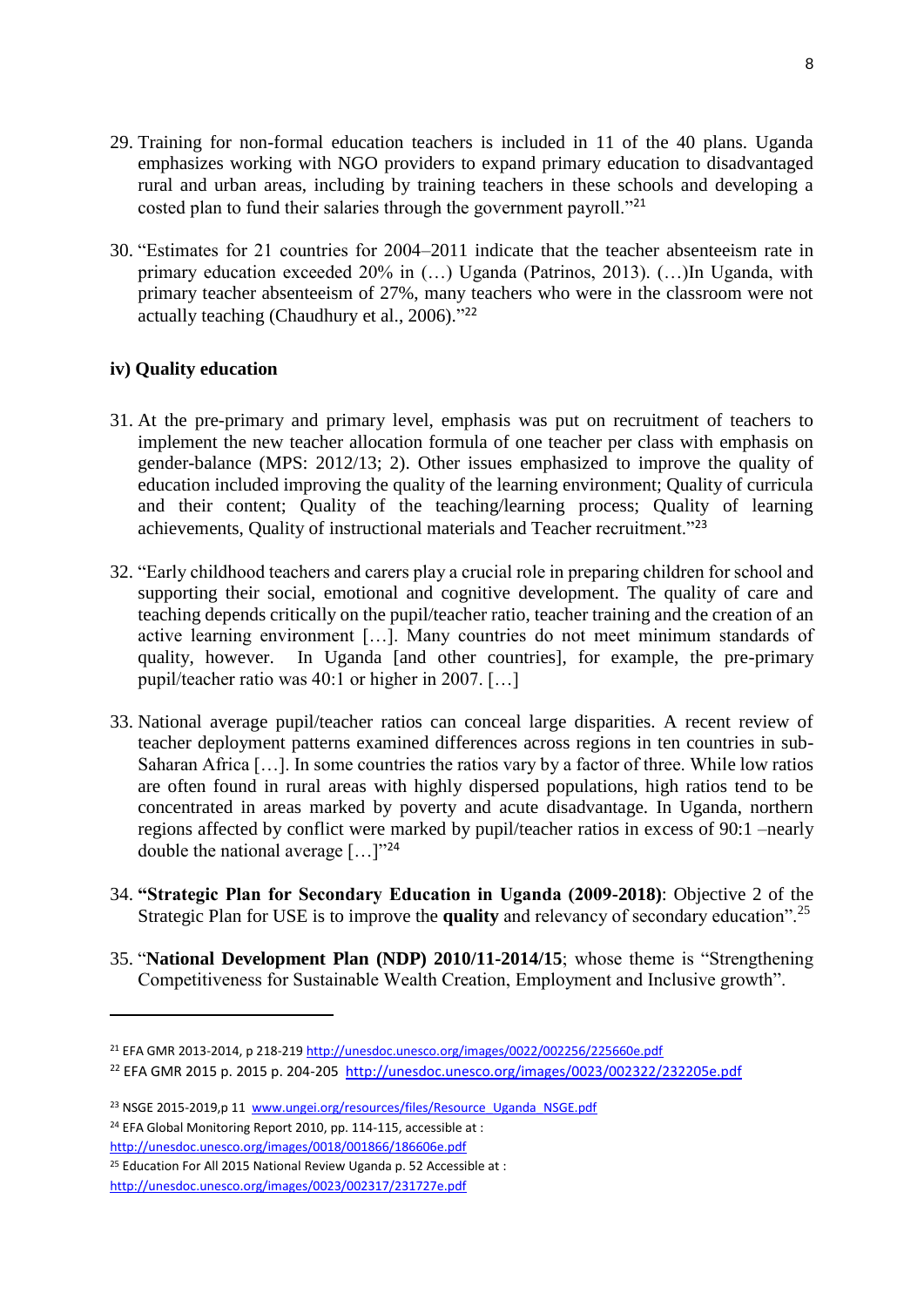- 36. Aspects of the long term plan for quality enhancement include the entire review of education curriculum to align it with the global and national socio-economic needs; and building a modern world class education system comparable in middle income economies. Government pledges to better lives of Ugandans through focusing on improving the quality of educational services.
- 37. **Education Sector Strategic Plan (2004 - 2015) (ESSP revised 2007 – 2015**); emphasizes the need by government to provide quality basic education as a fundamental right.
- 38. ESSP focuses on three thematic areas:
	- i. a) Learners in primary schools not receiving adequate literacy, numeracy and basic life skills, while;
	- ii. b) Learners in secondary schools lacking the skills and knowledge required to either join the work force or to pursue tertiary education, and;
	- iii. c) The tertiary education not accessible to students from disadvantaged backgrounds  $\frac{1}{26}$
- 39. "Uganda's **school feeding programme** reduced boys' repetition by 20 percentage points"<sup>27</sup>
- 40. "Total teacher numbers and average pupil/ teacher ratios can conceal unequal distributions of teachers within countries, raising equity concerns. Imbalances can be associated with school type, geographical location and teacher training. There is generally a marked and sustained gap between government and nongovernment providers. Analysis by the GMR team of data from the UIS database showed that, in several countries, (…) **Uganda, the pupil/teacher ratio of public primary schools exceeds that of private schools by nearly 30 pupils or more**."<sup>28</sup>
- 41. "In the past 15 years, several countries, including (…) Uganda, have adopted a childfriendly school model that owes much to the work of United Nations bodies, especially UNICEF. The model, drawing its authority from the Convention on the Rights of the Child, emphasizes the school as a place that provides learning opportunities relevant to life and livelihood, in a healthy, safe environment that is inclusive and protective, is sensitive to gender equity and equality and involves the participation of students, families and communities (UNICEF, 2009a)."<sup>29</sup>

# **v) Curriculum<sup>30</sup>**

 $\overline{a}$ 

<http://unesdoc.unesco.org/images/0023/002317/231727e.pdf>

<sup>26</sup> Education For All 2015 National Review Uganda p. 91 Accessible at :

<sup>27</sup> EFA GMR 2015 p. 8[9 http://unesdoc.unesco.org/images/0023/002322/232205e.pdf](http://unesdoc.unesco.org/images/0023/002322/232205e.pdf) also find the World Food Programme Uganda Brief Reporting Period: 1st April to 30th June 2015

<http://documents.wfp.org/stellent/groups/public/documents/ep/wfp272249.pdf>

<sup>28</sup> EFA GMR 2015 p.199<http://unesdoc.unesco.org/images/0023/002322/232205e.pdf>

<sup>29</sup> EFA GMR 2015 p.201[4 http://unesdoc.unesco.org/images/0023/002322/232205e.pdf](http://unesdoc.unesco.org/images/0023/002322/232205e.pdf)

<sup>&</sup>lt;sup>30</sup> See the website of the National Curriculum Development Centre accessible at:

[http://www.ncdc.go.ug/index.php?option=com\\_content&view=featured&Itemid=464](http://www.ncdc.go.ug/index.php?option=com_content&view=featured&Itemid=464)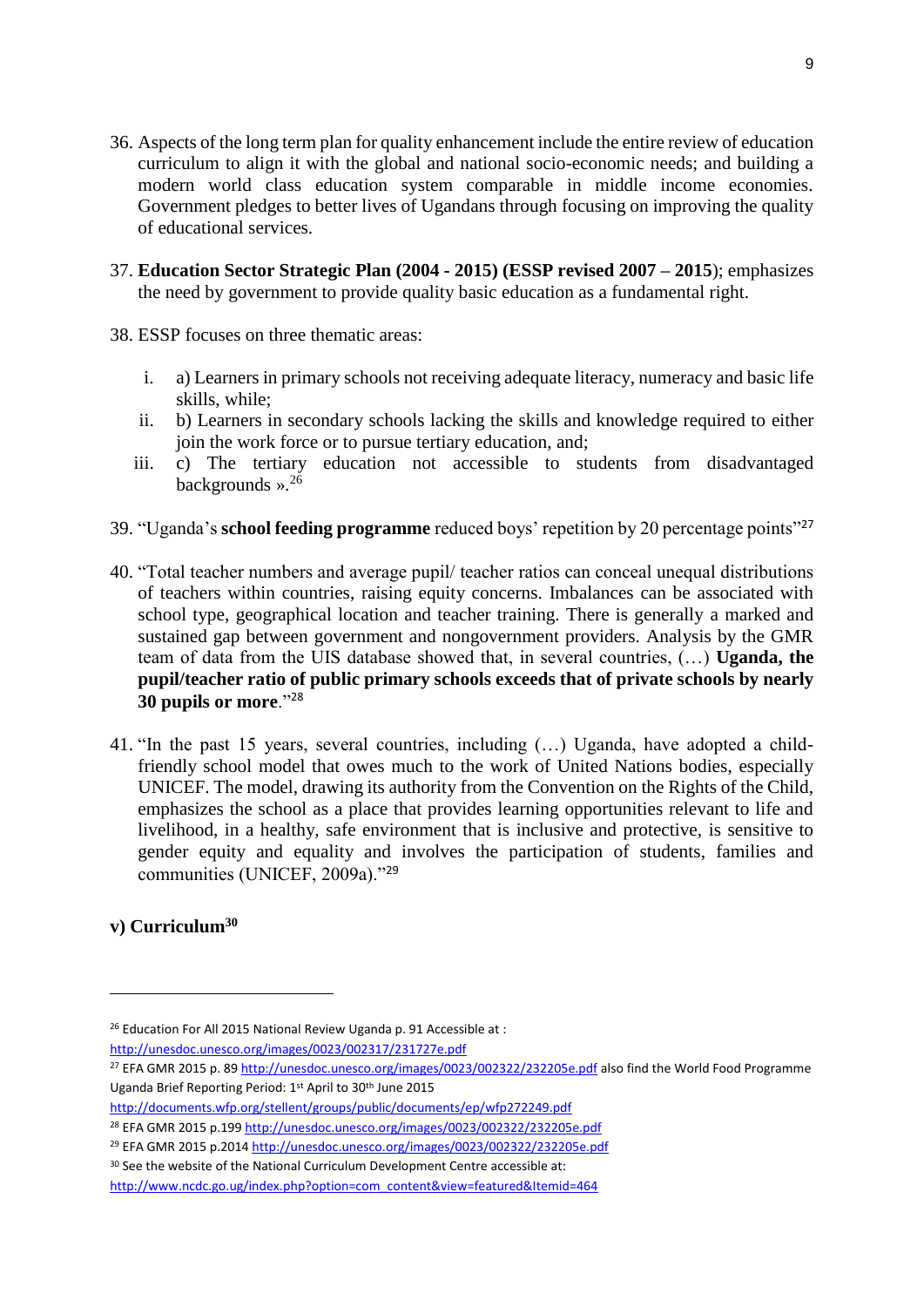- 42. The curriculum for initial primary teacher education devotes 262 hours of instructional time to teaching methods and pedagogical theory, and only about 120 hours each to mathematics, language (English) and science. [...] <sup>31</sup> "In 2005/06, Uganda developed a primary school 'thematic curriculum' based on three main principles: rapid development of basic literacy, numeracy and life skills in the early grades; the use of themes relevant to children's lives; and teaching in languages in which children were already proficient. Teachers were asked to use learner-centred methods and to adapt the direction of lessons to take children's reactions into account. Teachers received 10 days of intensive training before the new curriculum was introduced nationwide in early 2007. [...]"<sup>32</sup>
- 43. "The move towards competency-based curricula generally occurred in lower primary grades, with the secondary level moving to more structured learning. In Uganda's 2007 thematic curriculum, knowledge and competencies were organized around themes for the lower three grades while a subject-based curriculum was adopted in upper grades (NCDC, 2006)."<sup>33</sup>
- 44. "In (…) Uganda and the United Republic of Tanzania, teachers often did not understand the objectives of the curricula, partly due to a mismatch with teacher training and a lack of support mechanisms in the classroom (Pryor et al., 2012) [regarding curriculum planning and implementation]."<sup>34</sup>
- 45. "[Regarding the effective implementation of curriculum in classes] In Uganda, primary school teachers in Kampala changed classroom layouts in response to promotion of learnercentred pedagogy in the new curriculum, but most found it difficult to place students in groups in overcrowded classrooms or to carry out meaningful pair or group activities (Altinyelken, 2010)."<sup>35</sup>

# **vi) Financing of education**

 $\overline{\phantom{a}}$ 

46. Funding for Education Service delivery is a cooperative responsibility of Government, Education Development Partners, Private Sector, NGOS, the Community and Parents. Government funding is provided annually through the Sector Budgets appropriated by Parliament. It reflects domestic and Official Donor Aid resources allotted for educational service provision and development. External resources are provided by donors working under the umbrella of Education Development Partners (EDPs). The private sector too complements government through direct investment in education service provision particularly in the establishment of privately owned educational institutions at all levels. NGOs also support education service provision in marginalized communities or areas; while parents remain the backbone of education funding and service provision. They not only provide complementary funding for pedagogic materials (e.g. pens, pencils, exercise books etc), but are also solely responsible for non-pedagogic costs such as uniform, feeding, health

<sup>31</sup> EFA GMR 2013-2014, p 238<http://unesdoc.unesco.org/images/0022/002256/225660e.pdf>

<sup>32</sup> EFA GMR 2013-2014, p 245-24[6 http://unesdoc.unesco.org/images/0022/002256/225660e.pdf](http://unesdoc.unesco.org/images/0022/002256/225660e.pdf)

<sup>&</sup>lt;sup>33</sup> EFA GMR 2015 p. 207<http://unesdoc.unesco.org/images/0023/002322/232205e.pdf>

<sup>34</sup> EFA GMR 2015 p.208 http://unesdoc.unesco.org/images/0023/002322/232205e.pdf

<sup>35</sup> EFA GMR 2015 p.20[8 http://unesdoc.unesco.org/images/0023/002322/232205e.pdf](http://unesdoc.unesco.org/images/0023/002322/232205e.pdf)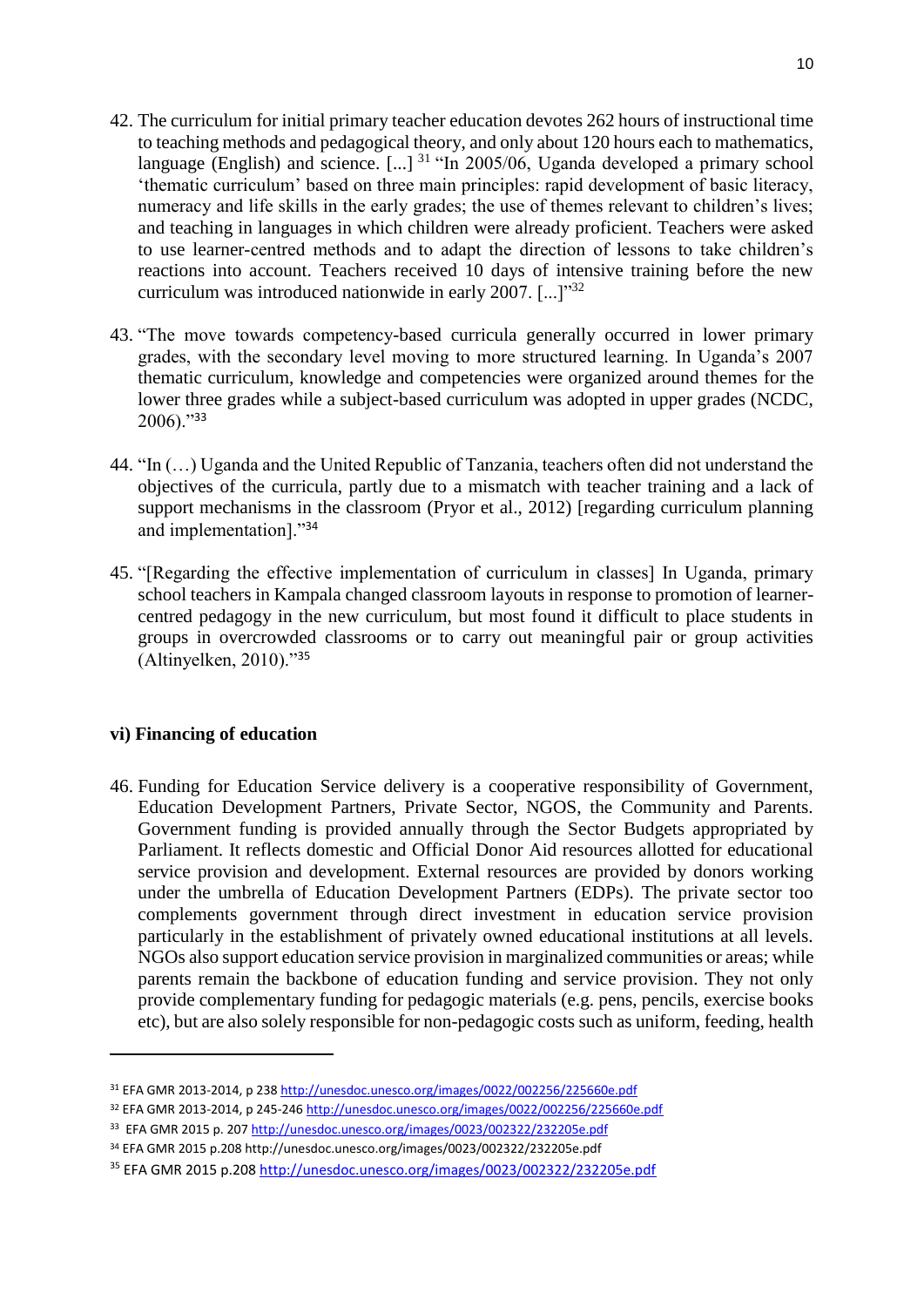care and accommodation. The communities to provide supplementary funding to the sector in terms of direct labor, financial contributions, voluntary participation in School Management Committees and other school activities.

- 47. During the development of the ESSIP 200-2007, MFPED anticipated that the budget for education would increase by 76% between 2003/04 and 2013/14. The share of education as a total government expenditure has declined from 20.6% in 2002/03 to fluctuate between 17% to 18% in 2008/09. Budget allocations continue to face pressure from competing priorities from other sectors such as energy, infrastructure among others.<sup>356</sup>
- 48. "Since the country did not have a national strategic plan, there was there was therefore, financing framework for ECD development during the decade. Instead, individual actors (both public and private) financed only those activities within their mandates that their internal budgets could afford. Consequently, investment in ECD during the decade remained low and skewed in favor of economically well-to-do section of the society. The economically poor and socially disadvantaged groups were generally left out, safe areas where non state actors funded ECD activities. This explained why national investment in ECD remained low  $(...).$ <sup>"37</sup>
- 49. Universalization of basic education program like all other Education and Sports sector programs is integrated into one strategic plan financed through the **Medium Term Budget Framework (MTBF)**. 38
- 50. "During the period under review, financing of Goal 3 [LIFE SKILLS AND LIFE LONG LEARNING OF YOUNG PEOPLE AND ADULTS: "Ensuring that the learning needs of all young people and adults are met through equitable access to appropriate learning and life skills programs" ] activities was a collaborative effort of **government**, **Education Development Partners** (EDPs) and **non-state actors**. Non state actors include the private sector, nongovernmental organizations including faith Based Organizations, Civil society Organizations, Parents and the Community. Privately owned BTVET institutions are funded mainly by charges levied on the trainees, an apprentice system, and employee training expenditures. In some cases donors provide support to private BTVET institutions through equipment and other capital costs.
- 51. The bulk of government funding for formal skills development is provided within the Education and Sports Sector budget. Education Development partners (EDPs) channel their resources both through the government budget and directly to private training providers as mentioned above. However additional government funding comes through other line ministries which have skills development institutions including; Ministry of Works, Housing and Communication, Ministry of Tourism, Trade and Industry, Ministry of Agriculture, Animal Husbandry & Fisheries, Ministry of Energy & Mineral Development, Ministry of Gender and Social Development, Ministry of Health and Civil Aviation. Companies also provide financial resources to cater for work place training of employees and industrial attachment for trainees. The private sector provides funding through direct investment in privately owned institutions. NGOs including faith based and civil society

<sup>36</sup> EFA National Review of Uganda 2015 p. 13 accessible at:<http://unesdoc.unesco.org/images/0023/002317/231727e.pdf> <sup>37</sup> EFA National Review of Uganda 2015 p. 29/30 accessible at:

<http://unesdoc.unesco.org/images/0023/002317/231727e.pdf>

<sup>38</sup> EFA National Review of Uganda 2015 p. 40 accessible at:<http://unesdoc.unesco.org/images/0023/002317/231727e.pdf>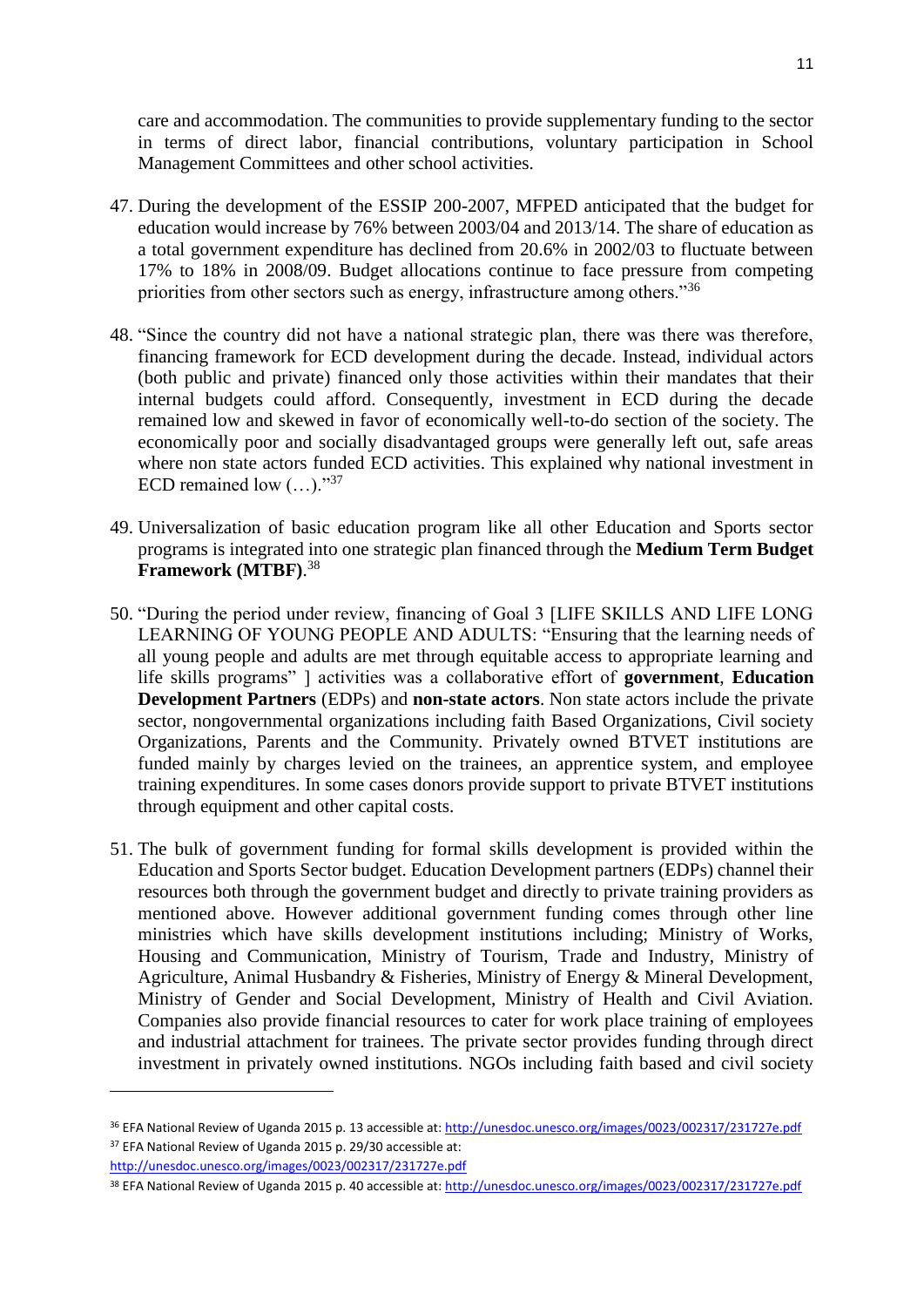organizations usually provide funding for skills training of marginalized or vulnerable groups (*to finance pedagogical and non-pedagogical materials*), parents too finance skills development through payment of tuitions fees while the community provide assistance through land donations and other material assistance."<sup>39</sup>

- 52. A **cash transfer programme** conditional on pre-school attendance, funded by UNICEF and the World Food Programme, led to an improvement in visual reception skills, fine motor skills and receptive or expressive language.<sup>40</sup>
- 53. Uganda allocated as little as 1.7% of its primary education recurrent budget on textbooks and learning materials in 2009, which was equivalent to US\$1.30 per student." <sup>41</sup>
- 54. "Financing of gender-based activities in Education have (…), mainly been supported by off budget funding in which the Education Development Partners fund specific activities. The funding agencies include among others; UNICEF, World Bank, African Development Bank, FAWE, IRISH AID among others."<sup>42</sup>
- 55. The government plans to introduce a small monthly per-child subsidy to ECCE centres, conditional on meeting minimum standards and complying with the curriculum (van Ravens, 2014), to support implementation of **the Education Sector Early Childhood Development Policy 2007**. 43
- 56. A substantial problem was well-documented corruption in capitation grant programmes, including in (…) Uganda (Bold et al., 2010)."<sup>44</sup>

# **vii) Gender equality**

- 57. The **National Development Plan (NPD) (2010)** "calls for the promotion of gender equality and the empowerment of women throughout the economy sectors, particularly in the areas of governance, education, among others, through gender responsive strategies such as improving retention and participation rates for girls in schools."<sup>45</sup>
- 58. The **Uganda Gender Policy (2007)** situates "itself as a guiding framework for gender mainstreaming in Uganda. The policy further calls upon all actors (state and non-state) to take appropriate action to address gender inequalities within their areas of mandate. At the sector level, the **Gender in Education Policy (2009)** provides a guiding framework for the implementation and monitoring of a gender sensitive and responsive education system in

<sup>39</sup> EFA National Review of Uganda 2015 p. 54/55 accessible at:

<http://unesdoc.unesco.org/images/0023/002317/231727e.pdf>

<sup>40</sup> EFA GMR 2013-2014, p 4[8 http://unesdoc.unesco.org/images/0022/002256/225660e.pdf](http://unesdoc.unesco.org/images/0022/002256/225660e.pdf)

<sup>41</sup> EFA GMR 2013-2014, p 8[8 http://unesdoc.unesco.org/images/0022/002256/225660e.pdf](http://unesdoc.unesco.org/images/0022/002256/225660e.pdf)

<sup>42</sup> EFA National Review of Uganda 2015 p. 85 accessible at:<http://unesdoc.unesco.org/images/0023/002317/231727e.pdf>

<sup>43</sup> GMR 2015 (2000-2015) p.66

<sup>44</sup> EFA GMR 2015 (2000-2015) p.8[8 http://unesdoc.unesco.org/images/0023/002322/232205e.pdf](http://unesdoc.unesco.org/images/0023/002322/232205e.pdf)

<sup>45</sup> NSGE 2015-2019,p 9-10 [www.ungei.org/resources/files/Resource\\_Uganda\\_NSGE.pdf](http://www.ungei.org/resources/files/Resource_Uganda_NSGE.pdf)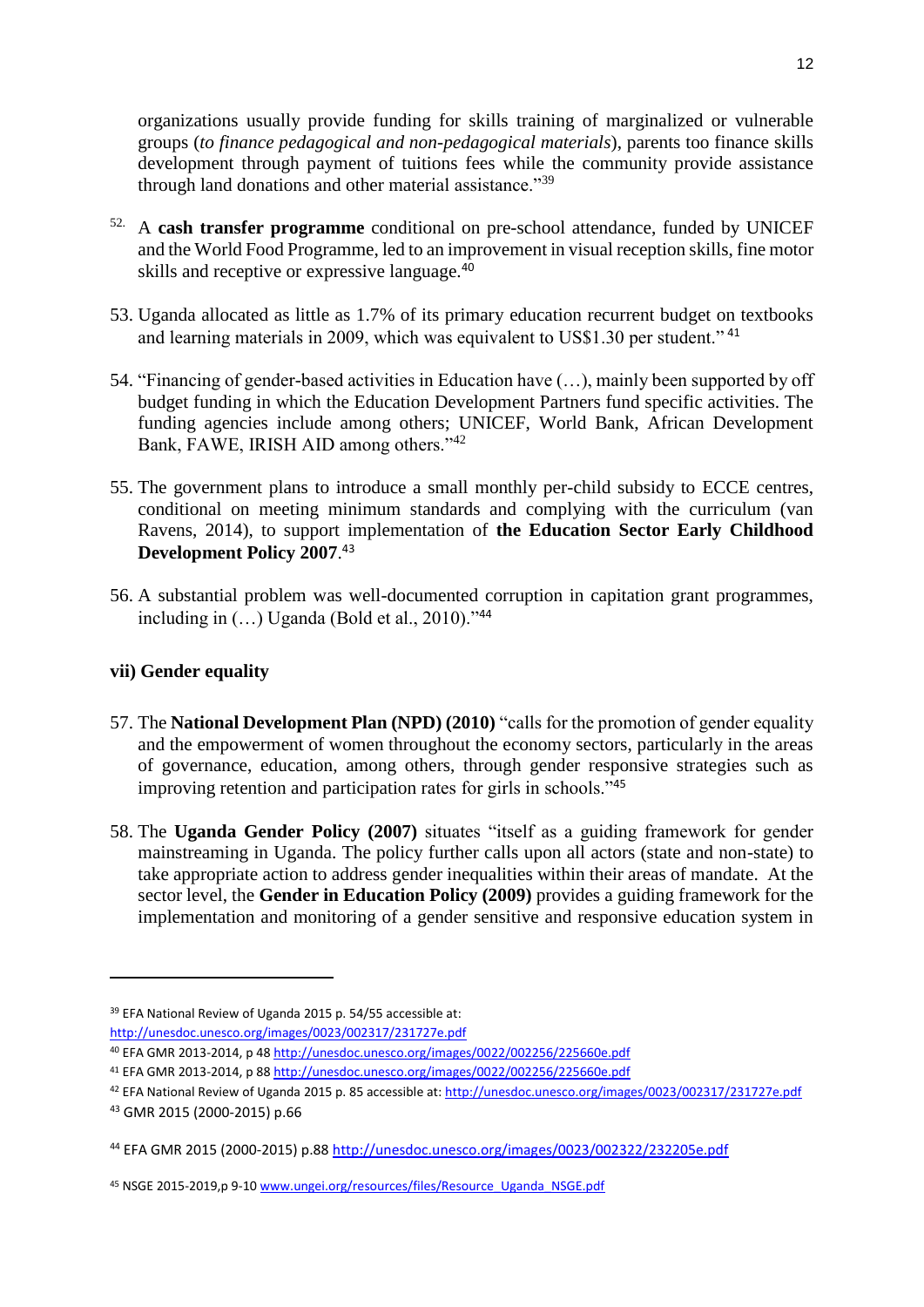Uganda. The Policy also indicates that achieving gender equality at all levels of education is regarded as a Human Rights issue."<sup>46</sup>

- 59. The need to deal with gender inequality is re-echoed in the **Revised Education Sector Strategic Plan (2007 – 2015)**, "MoES re-echoes the need to deal with gender inequalities, particularly, addressing barriers to girls' education. The sector has further committed itself to mainstreaming gender in education as a cross cutting issue, developed a **Gender in education Policy (2009)** and developed programmes particularly to promote girls' education. Some of these programmes include curriculum reviews to include gender, creating gender responsive school environment, construction of separate sanitary facilities for boys and girls, promoting sex education, and recruitment of teachers, particularly females as role models for young girls. At pre – Primary and Primary school level, MoES has developed a policy on Early Childhood Development (ECD) to guide the development of ECD curricula, training of ECD teachers and care givers, and to inspect and monitor ECD centres and nursery schools. The Ministry is also encouraging community initiatives in ECD programmes. With a favourable policy environment in the sector, there have been several avenues created for various interventions in girls' education particularly in the area of girls' access and participation in education sector."<sup>47</sup>
- 60. The **National Strategy for Girl's Education (NSGE)** in Uganda **(2015-2019)** "Promote[s] girls' education as an integral part of efforts to create gender equity and equality in the education system in Uganda (Paragraph 3.1)". Its purpose "is to establish a clear framework for identification, implementation and coordination of interventions designed to achieve promote girls' education in Uganda. This is a broad national strategy that guides national programming for girls' education. It is a tool that different stakeholders in promoting girls' education should use to curve out activities related to their areas of mandate on girls' education (Paragraph 3.2)". It has for Strategic Objectives to: " 1. To ensure that the NSGE is utilized as an effective Policy implementation Framework to promote girls' education to guide in the design and implementation of strategic interventions on girls' education; 2. To harmonize Education Sector Programmes on Girls' Education for effective coordination, monitoring and Evaluation; 3. To ensure adequate commitment of requisite human and financial resources by government and other education stakeholders to promote girls' education; 4. To institutionalize research on Girls' Education to inform policy development, implementation, monitoring and evaluation; 5. To strengthen the capacity of education actors for their meaningful participation in addressing gender concerns in girls' education (Paragraph 3.3)". <sup>48</sup>
- 61. **"Increase in Girls' Access to Education:** There has been an increase in the number of girls accessing education, at the level of entry, **particularly for primary schooling which is almost reaching the 50/50** mark. (...) The introduction of Universal Secondary Education (USE) and Universal Post Primary Education Training (UPPET) in 2007 **increased secondary school enrolment by 25 per cent from 814,087 in 2006 to 1,088,744 in 2008, with girls constituting 46 per cent**. In the same period, **enrolment of girls in BTVET increased by 46 per cent from 25,682 to 47,298 (NDP, 2010; 20).** At the university level, **there has been an increase in girls' enrollment partly due to the**

 $\overline{\phantom{a}}$ 

<sup>46</sup> NSGE 2015-2019,p 9 [www.ungei.org/resources/files/Resource\\_Uganda\\_NSGE.pdf](http://www.ungei.org/resources/files/Resource_Uganda_NSGE.pdf)

<sup>47</sup> NSGE 2015-2019,p 10 [www.ungei.org/resources/files/Resource\\_Uganda\\_NSGE.pdf](http://www.ungei.org/resources/files/Resource_Uganda_NSGE.pdf)

<sup>48</sup> NSGE 2015-2019, p.17 paragraphs 3.1 ;3.2 and 3.3 [www.ungei.org/resources/files/Resource\\_Uganda\\_NSGE.pdf](http://www.ungei.org/resources/files/Resource_Uganda_NSGE.pdf)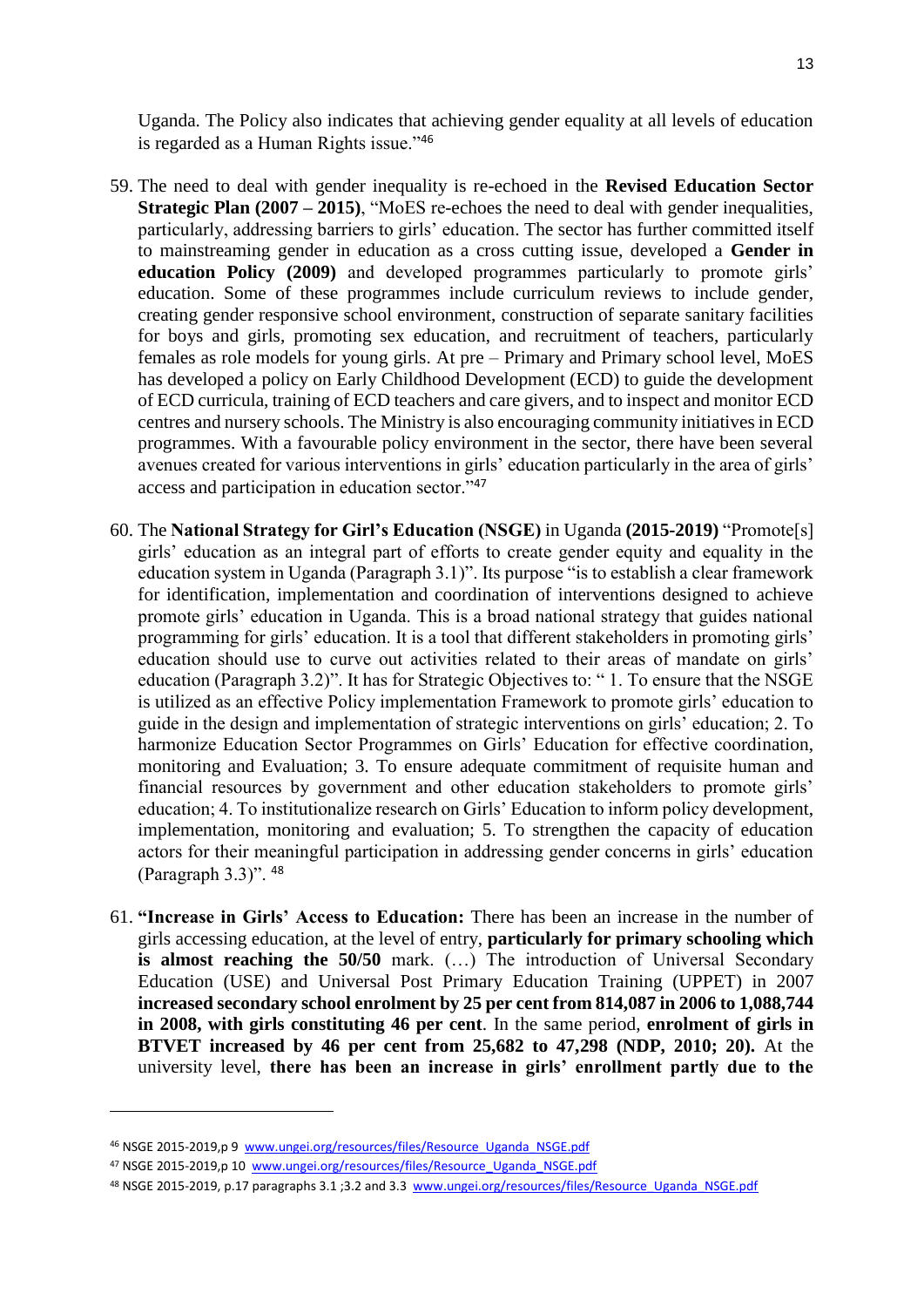**affirmative action scheme of 1.5 additional points to girls in public universities**. This enrolment reached its peak in 2004 when female enrolment hit a 48% mark. (**MoFPED, 2010). There has been relative expansion of functional Adult literacy and non formal education**."<sup>49</sup>

- 62. "Persistent Challenges to Girls' Education:
	- i. gab between policy and practice (not enough transparency and promotion of the policies and strategies put in place to help their implementation)
	- ii. Persistent gender gaps at critical points of education access
	- iii. Persistence of low Value attached to Girls' Education
	- iv. Sexual Abuse of Girls: An Urgent Matter of National Importance
	- v. Early Sexual Engagement
	- vi. Teenage Pregnancy
	- vii. Lack of child friendly School environment
	- viii. Inadequate Life Skills Training
	- ix. Inadequate Gender Capacities among Key Actors"<sup>50</sup>
- 63. "[P]rimary attainment rate that includes all school-age children in a population rather than just those enrolled, gender disparity in completion of primary schooling has often remained far wider among the poorest children than the richest (…). Despite overall progress in reducing gender disparity in primary attainment since 2000, the poorest girls still face severe disadvantage in entering and completing primary education. In countries such as (…) Uganda, where gender parity in primary attainment has been achieved since 2000 for the richest girls, the poorest girls still lag far behind the poorest boys."51

### **viii) Other (as appropriate)**

- 64. Uganda has over the past decade advocated and strengthened public-private partnerships. "This strategy was undertaken to hold every party involved in national development accountable, as well as agitate for the full participation of the private sector in education provision. The move has seen the participation of stakeholders especially employers and parents in consultation forums for curriculum development and discussion of other pertinent issues faced by the BTEVT sub-sector. In addition, the move has also boosted accessibility to BTEVT education by construction institutions".<sup>52</sup>
- 65. The Committee on Economic Social and Cultural rights has recently addressed the issue of the role of private actors in education in Uganda including concluding observations on the issue.
- 66. **CESCR list of issue** "Please also provide information on the impact the growth of private education in the State party has had on the right to education of girls and children living in poverty. Please also indicate steps taken to improve quality of education and qualifications and skills of teachers".<sup>53</sup>

<sup>49</sup> NSGE 2015-2019,p 11 [www.ungei.org/resources/files/Resource\\_Uganda\\_NSGE.pdf](http://www.ungei.org/resources/files/Resource_Uganda_NSGE.pdf)

<sup>50</sup> NSGE 2015-2019, p 13-16 [www.ungei.org/resources/files/Resource\\_Uganda\\_NSGE.pdf](http://www.ungei.org/resources/files/Resource_Uganda_NSGE.pdf)

<sup>51</sup> EFA GMR 2015 p. 159 http://unesdoc.unesco.org/images/0023/002322/232205e.pdf

<sup>52</sup> EFA National Review of Uganda 2015 p. 54 accessible at:<http://unesdoc.unesco.org/images/0023/002317/231727e.pdf>

<sup>53</sup> List of issues E/C.12/UGA/Q/1, para. 32 (22 December 2014) accessible at: http://bit.ly/1QPVIbs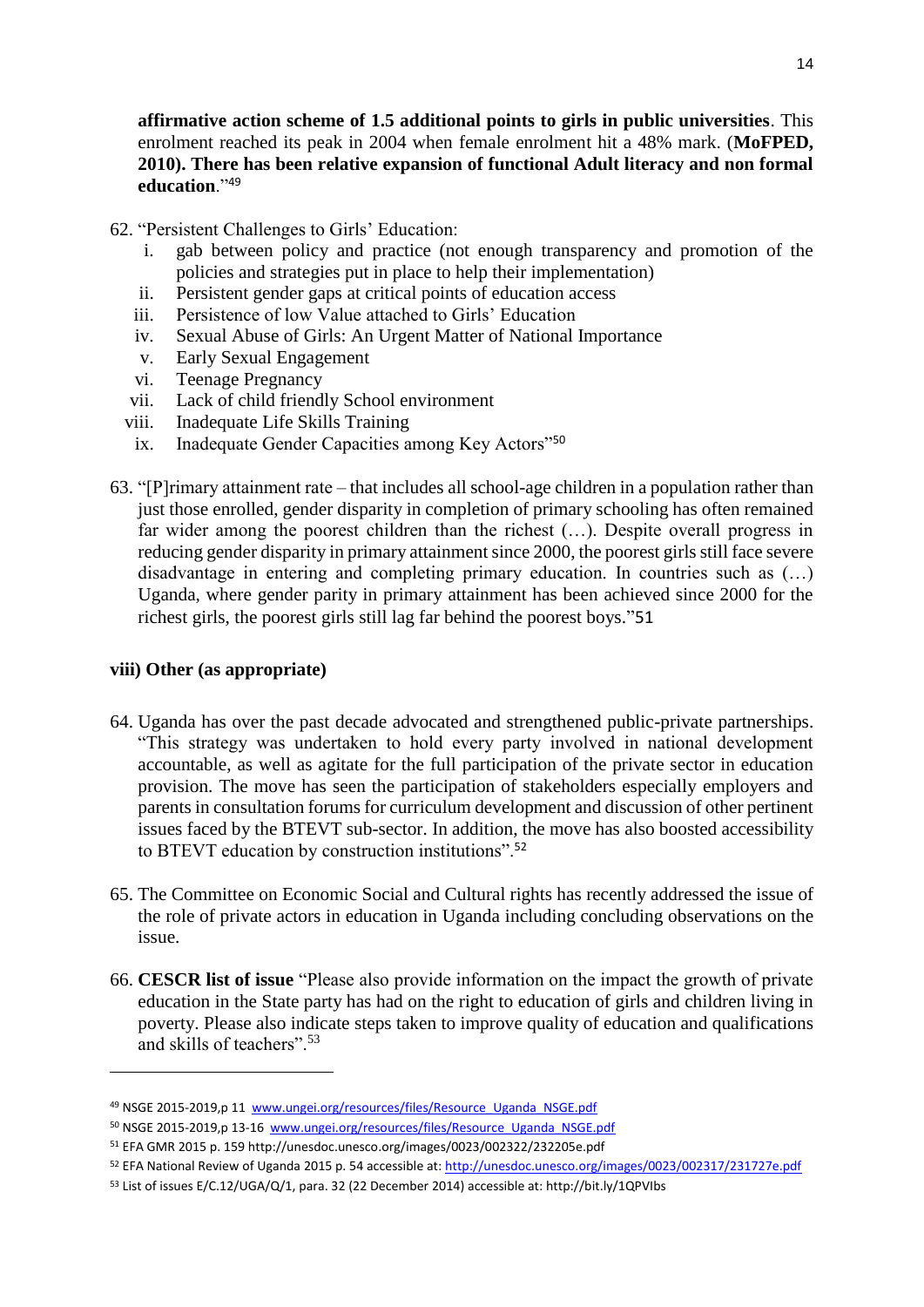67. **Uganda CESCR Concluding observations**: " It also expresses concern at the: (c) Widening of the gap in access to quality education resulting from the increase in the provision of private education and disproportionately affecting girls and children of lowincome families; Recalling its general comment No. 13 on right to education, the Committee recommends that the State party assumes primary responsibility for the provision of quality education to all children. To this end it should: (b) Allocate sufficient resources to the education sector with a view to improving infrastructure of schools including sanitation, working conditions of teachers, and teaching materials; (c) Strengthen regulations and expand monitoring and oversight mechanisms for private education institutions".<sup>54</sup>

# **2. COOPERATION**

 $\overline{\phantom{a}}$ 

- 68. Uganda is **party** to the 1960 UNESCO Convention against Discrimination in Education since 09/09/1968.
- 69. Uganda **did not** report to UNESCO on the measures taken for the implementation of the 1960 UNESCO Convention against Discrimination in Education within the framework of the:
	- i. **Sixth Consultation** of Member States (covering the period 1994-1999)
	- ii. **Eighth Consultation** of Member States (covering the period 2006-2011)
- 70. However, Uganda reported within the framework of the **Seventh Consultation** of Member States (covering the period 2000-2005).
- 71. Uganda did **not report** to UNESCO on the measures taken for the implementation of the 1974 UNESCO Recommendation concerning Education for International Understanding, Co-operation and Peace and Education relating to Human Rights and Fundamental Freedoms within the framework of the:
	- i. **Fourth Consultation** of Member States (covering the period 2005-2008)
	- ii. **Fifth Consultation** of Member States (covering the period 2009-2012)
- 72. Uganda **did not report** to UNESCO on the measures taken for the implementation of the 1976 UNESCO Recommendation on the Development of Adult Education within the framework of the **First Consultation** of Member States (1993). However, it reported within the framework of the **Second Consultation** of Member States (2011).
- 73. Uganda is **not party** to the 1989 UNESCO Convention on Technical and Vocational Education and Training.

<sup>54</sup> CESCR Concluding Observation E/C.12/UGA/CO/1, para. 36 (24 June 2015) accessible at: http://bit.ly/1BK6OrO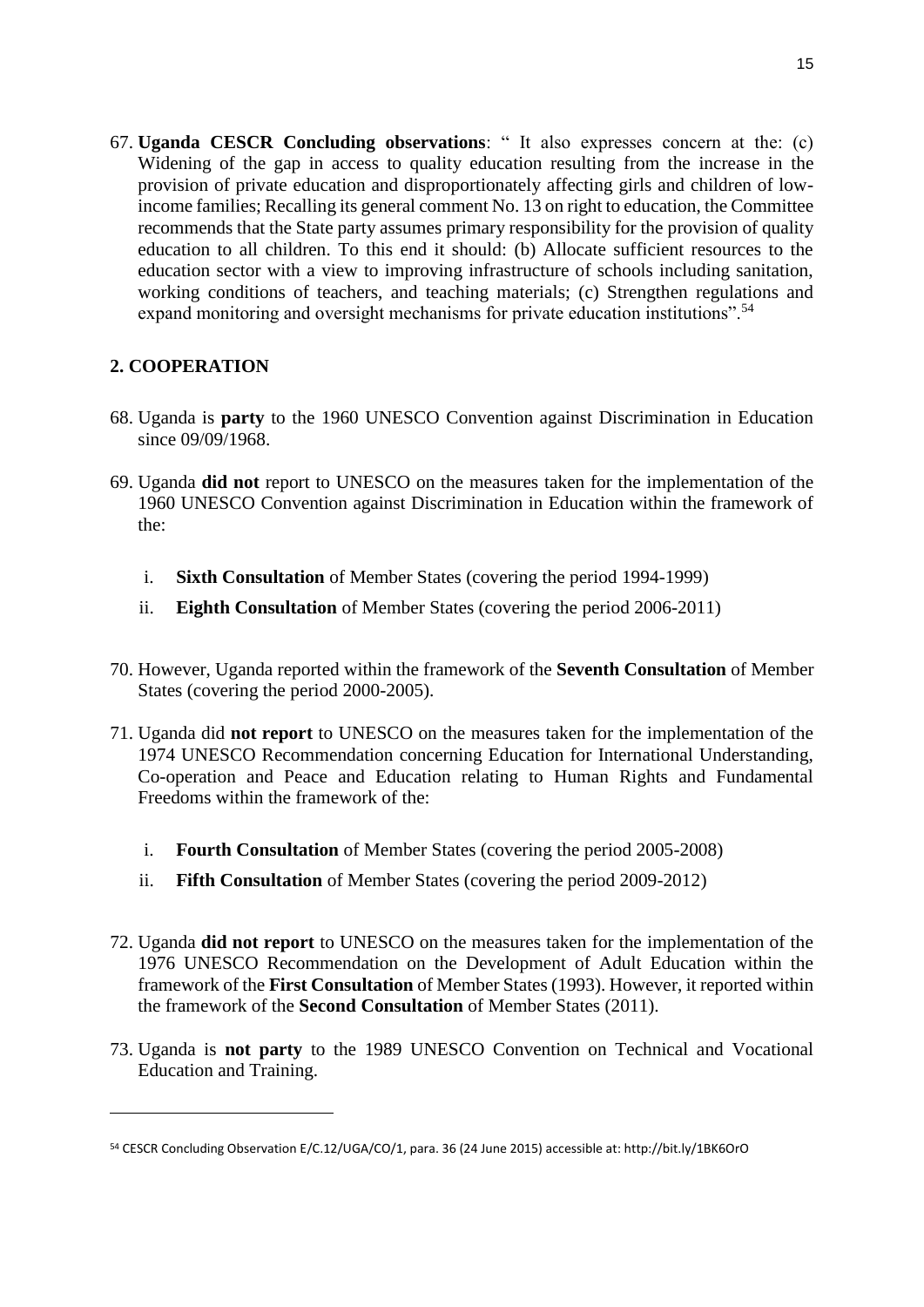### **Freedom of opinion and expression**

### 1. Constitutional and Legislative Framework:

- 74. The constitution of Uganda guarantees the right for freedom of speech and expression, including freedom of the press and other media, according to Article 29.<sup>55</sup>
- 75. The Press and Journalist Act<sup>56</sup> regulates media activities in Uganda. However media is also regulated through several other laws, such as the Uganda Communication  $Act^{57}$ , which regulates radio and television stations and requires them to gain a license at the Uganda Communications Commission; The Ugandan Anti-Terrorist Legislation<sup>58</sup>, which makes it a criminal act to publish or disseminate news that 'promotes terrorism'; The Regulation of Interception of Communication Act<sup>59</sup>, which enables communication service providers to interception of communication; the Public Order Management Act<sup>60</sup>, which provides regulation and restrictions for public meetings.
- 76. The right of access to information is guaranteed in Article 41 of the Constitution of Uganda $61$ , "except where the release of the information is likely to prejudice the security or sovereignty of the State or interfere with the right to the privacy of any other person."
- 77. The government also passed an Access to Information  $Act^{62}$ , which grants every citizen the right to access information, except when the release of information affects state sovereignty or interferes with privacy rights. Also, the Official Secrets Act,  $1964$  (Cap  $302$ )<sup>63</sup> requires public officials not to release information to the public which is considered to be prejudicial to the safety or interests of Uganda.

<sup>55</sup> [https://www.constituteproject.org/constitution/Uganda\\_2005](https://www.constituteproject.org/constitution/Uganda_2005)

<sup>56</sup> <http://opm.go.ug/assets/media/resources/306/PRESS%20&JOURNALISTS%20ACT.pdf>

<sup>57</sup> <http://www.ucc.co.ug/files/downloads/UCC%20Act%202013.pdf>

<sup>58</sup> [http://www.vertic.org/media/National%20Legislation/Uganda/UG\\_Anti-Terrorism\\_Act\\_2002.pdf](http://www.vertic.org/media/National%20Legislation/Uganda/UG_Anti-Terrorism_Act_2002.pdf) (Section 9)

<sup>59</sup> <http://www.ulii.org/files/Regulations%20of%20Interception%20of%20Communications%20Act,%202010.pdf> (Section 8)

<sup>60</sup> <http://www.ulii.org/files/PUBLIC%20ORDER%20MANAGEMENT%20ACT.pdf>

<sup>61</sup> [https://www.constituteproject.org/constitution/Uganda\\_2005](https://www.constituteproject.org/constitution/Uganda_2005)

<sup>62</sup> <http://www.ulii.org/ug/legislation/statutory-instrument/17-1>

<sup>63</sup> <http://www.ulii.org/ug/legislation/consolidated-act/302>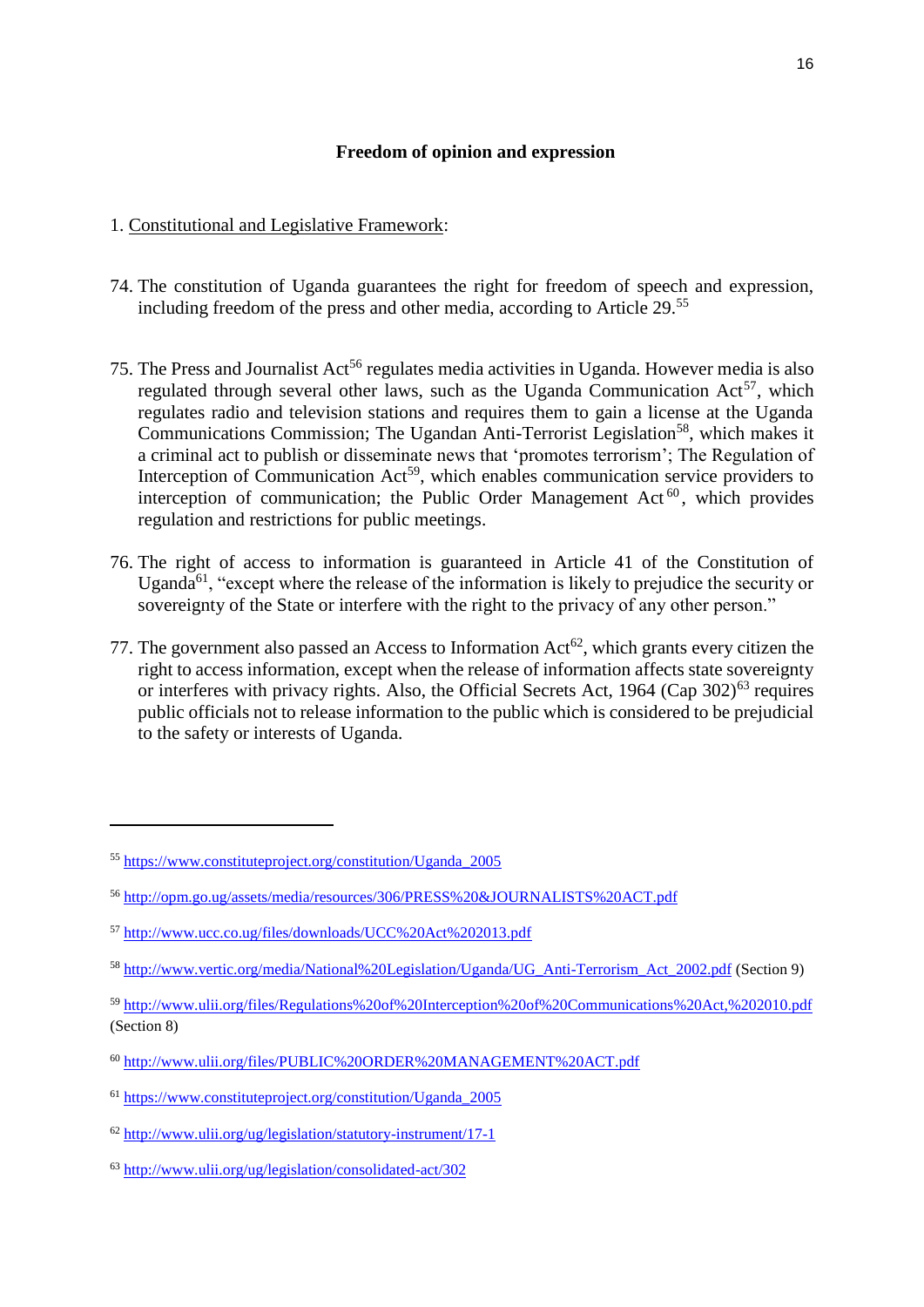- 78. The Penal Code<sup>64</sup> criminalizes defamation, in Article 180(1) and Article 182. There is no set fine. Civil defamation sanctions are determined at the discretion of the court depending on the case, which ranges from a warning up to one million shillings.<sup>65</sup>
- 2. Media Self-Regulation:
- 79. The National Institute of Journalists of Uganda (NIJU), as per the Press and Journalist Act<sup>66</sup>, has adopted a Profession Code of Ethics for journalists and editors.
- 80. Self-regulatory functions are also performed by the Independent Media Council of Uganda (IMCU), which is formed by 42 media houses and associations, and adopted a Code of Conduct.<sup>67</sup>
- 81. The main professional organization in Uganda is the Uganda Journalist Association.
- 3. Safety of journalists:
- 82. UNESCO recorded the killing of 4 journalists since 2010.<sup>68</sup> By the end of 2015, no response from the authorities has been forthcoming to official requests by UNESCO about information on judicial investigations into the deaths.

# **III RECOMMENDATIONS**

 $\overline{a}$ 

### **Right to education**

83. **Recommendations made within the framework of the first cycle of the Woking Group on the Universal Periodic Review, considered on (please check the date on the following** web site: **[http://www.ohchr.org/EN/HRBodies/UPR/Pages/Documentation.aspx\)](http://www.ohchr.org/EN/HRBodies/UPR/Pages/Documentation.aspx)** 

 $64$  [http://www.wipo.int/wipolex/en/text.jsp?file\\_id=170005](http://www.wipo.int/wipolex/en/text.jsp?file_id=170005)

<sup>65</sup> Ronald Ssembuusi was convicted for defamation with a fee of 1 million shillings <http://allafrica.com/stories/201410081206.html>

<sup>66</sup> <http://mediacouncil.ug/files/downloads/Press%20&%20Jour%20Fourth%20Sch1.pdf>

<sup>&</sup>lt;sup>67</sup> https://www.academia.edu/7413904/Media Regulation and Practice in Uganda A Journalists Handbook (see Appendix 1)

<sup>68</sup> [http://www.unesco.org/new/en/communication-and-information/freedom-of-expression/press-freedom/unesco](http://www.unesco.org/new/en/communication-and-information/freedom-of-expression/press-freedom/unesco-condemns-killing-of-journalists/countries/uganda/)[condemns-killing-of-journalists/countries/uganda/](http://www.unesco.org/new/en/communication-and-information/freedom-of-expression/press-freedom/unesco-condemns-killing-of-journalists/countries/uganda/)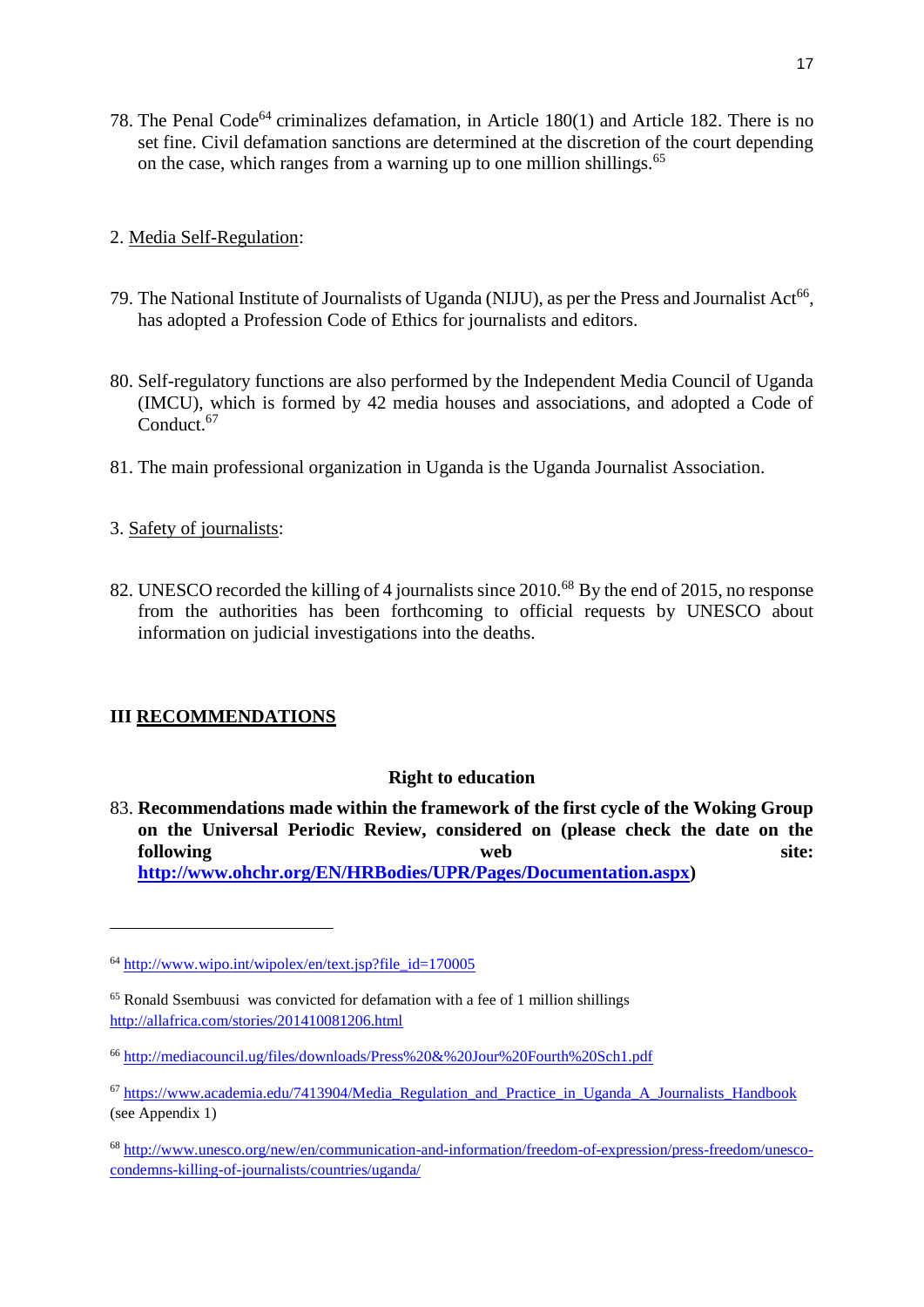#### 84. Analysis:

Uganda adopted a **National Strategy for Girl's Education (NSGE) 2015-2019** in order to implement national policies promoting and enforcing girl's right to education and remove discrimination in education as well as to overcome social disparities and constraints through access to education, health and sexual education, preventive and prohibitive measures for sexual abuses and harassment toward girls in education. Nevertheless, to the extent of our knowledge, Uganda still needs to take the necessary steps to implement concrete policies or legislations in line with the NSGE. In addition, Uganda has implemented free and compulsory primary education which has, to the extent of our knowledge, increased equality in access to education for disadvantaged groups. Nevertheless, according to the available information, corruption as well as teacher's absenteeism and lack of appropriate training has lowered the level of quality of the public educational system. Uganda had taken the commitment to include human rights, voter education and civic education in the education curriculum of schools to the Human Right Council Universal Periodic Review in  $2011^{69}$ . To the extent of our knowledge, Uganda has not yet taken the appropriate steps to include human rights education in its curriculums.

### 85. Specific Recommendations:

 $\overline{a}$ 

- i. Uganda should be strongly encouraged to further submit state reports for the periodic consultations of UNESCO's education related standard-setting instruments.
- ii. Uganda should be encouraged to further develop policies promoting girl's right to education in line with their NSGE.
- iii. Uganda could be encouraged to further take steps toward including human rights education in their curricula, especially age-appropriate sexual and health education for girls.
- iv. Uganda could be encouraged to continue improving access to education to disadvantaged groups and increase the quality of the public educational system.

# **Cultural Rights**

86. As a State Party to the Convention concerning the Protection of the World Cultural and Natural Heritage  $(1972)^{70}$ , the Convention for the Safeguarding of the Intangible Cultural Heritage (2003), and the Convention on the Protection and Promotion of the Diversity of Cultural Expressions (2005), Uganda is encouraged to fully implement the relevant provisions that promote access to and participation in cultural heritage and creative expressions and, as such, are conducive to implementing the right to take part in cultural life as defined in article 27 of the Universal Declaration of Human Rights and article 15 of

 $69$  See the recommendations made by the HRC about the right to education : <http://www.unesco.org/education/edurights/index.php?action=countries&lng=en>

<sup>70</sup> Periodic Report available at : http://unesdoc.unesco.org/images/0019/001930/193019e.pdf.